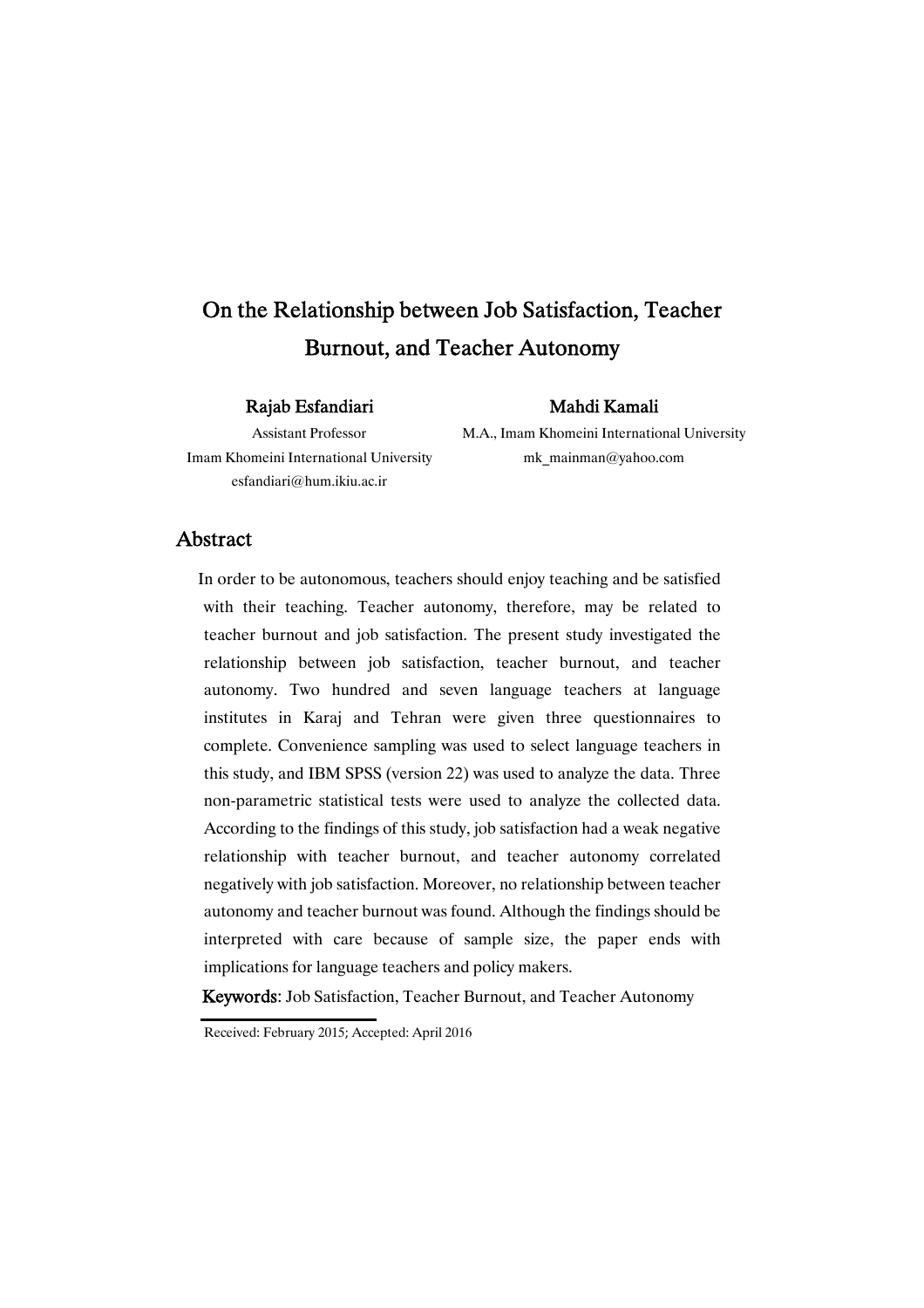## 1.Introduction

Teaching is of great importance, because not only does it pave the way for language learners to succeed in achieving their educational and professional goals, but it also molds language learners' future in target-language-speaking communities by introducing them to a new culture and cultivating their social attitudes. Dealing with communities is a sensitive issue, and in order to do this delicate task, language teachers need adequate reassurance in terms of their professional and personal side (Sadeghi & Khezrlou, 2014).

Considering the prominent role language teachers play in the field of language teaching, several scholars (Borg, Riding, & Falzon, 1991; Chan, 2004) have studied teachers' feelings and emotions. Borg et al. (1991) reported that dissatisfaction was caused by poor working conditions. Michaelowa (2002) also argued that one type of emotional state is "job satisfaction", and it is a staple issue. Locke (1976) referred to job satisfaction as a nice, positive, inner state which originates from one's high opinion of his/her own experience or job. Locke's definition appears to be the most frequently used and generally accepted description, characterizing the necessary component needed to depict what is meant by the general view of job satisfaction (Miller, Mire, & Kim, 2009).

The conceptual area of job satisfaction is broad, because it includes all the characteristics of the job itself and the work environment, which teachers find either rewarding and satisfying, or frustrating and unsatisfying (Snipes, Oswald, LaTour & Armenakis, 2005). Developing positive perceptions for their profession by teachers will help them perform their jobs in a more effective and enthusiastic manner. A teacher should have job satisfaction to succeed in his/her profession and thus to produce high quality education. Michaelowa (2002) stressed that a teacher's level of job satisfaction is important for three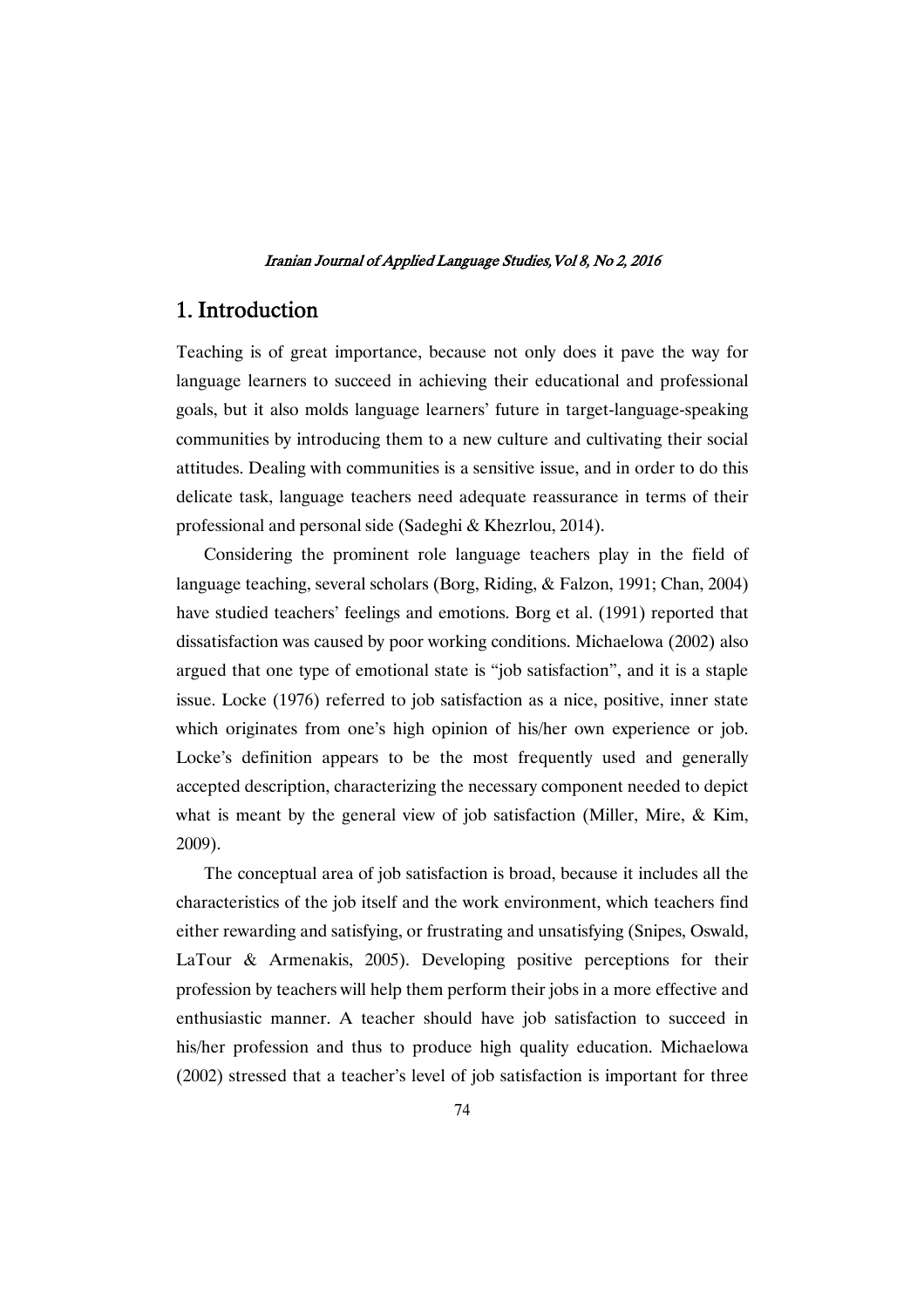reasons. First of all, job satisfaction affects students' improvement and teaching quality. Second, teachers' job satisfaction is an essential factor in teaching. Finally, job satisfaction is vital for self-actualization of teachers, psychological health, and life quality.

As a concept related to teachers' emotions, stress has been known as a prevalent problem in different educational settings (Chan, 2004). This amount of stress, when felt incessant, leads to "burnout". Farber (1991) characterized burnout as a "work-related syndrome that stems from an individual's perception of a significant discrepancy between effort (input) and reward (output)" (p. 24). The concept was further made popular in social sciences in the writings of Maslach (1976), an American social psychologist, who defined burnout as "a syndrome of emotional exhaustion and cynicism that occurs frequently among individuals who do 'people-work' of some kind" (Maslach & Jackson, 1981, p. 99). Based on the pioneering work of Freudenberger (1974) and Maslach (1976), Maslach and Jackson (1981) introduced the most widely accepted idea of burnout and interpreted it as a psychological syndrome that has three dimensions: emotional exhaustion; depersonalization; and reduced personal accomplishment. Regarding emotional exhaustion, the exhausted teacher's emotional resources are expended because too much energy has been consumed for a long time. Considering depersonalization, exhausted teachers feel powerless and helpless. Also, particular cognitive abilities such as attention may be detached and become more rigid. The third stage of burnout, namely, the reduced sense of personal accomplishment, leads to less job-related commitment, impaired performance, and turnover (Sadeghi & Khezrlou, 2014). Skaalvik and Skaalvik (2009) affirmed that the causes of stress may include lack of support from the school leadership, conflicts in cooperating with colleagues, increased workload, students with behavioral problems,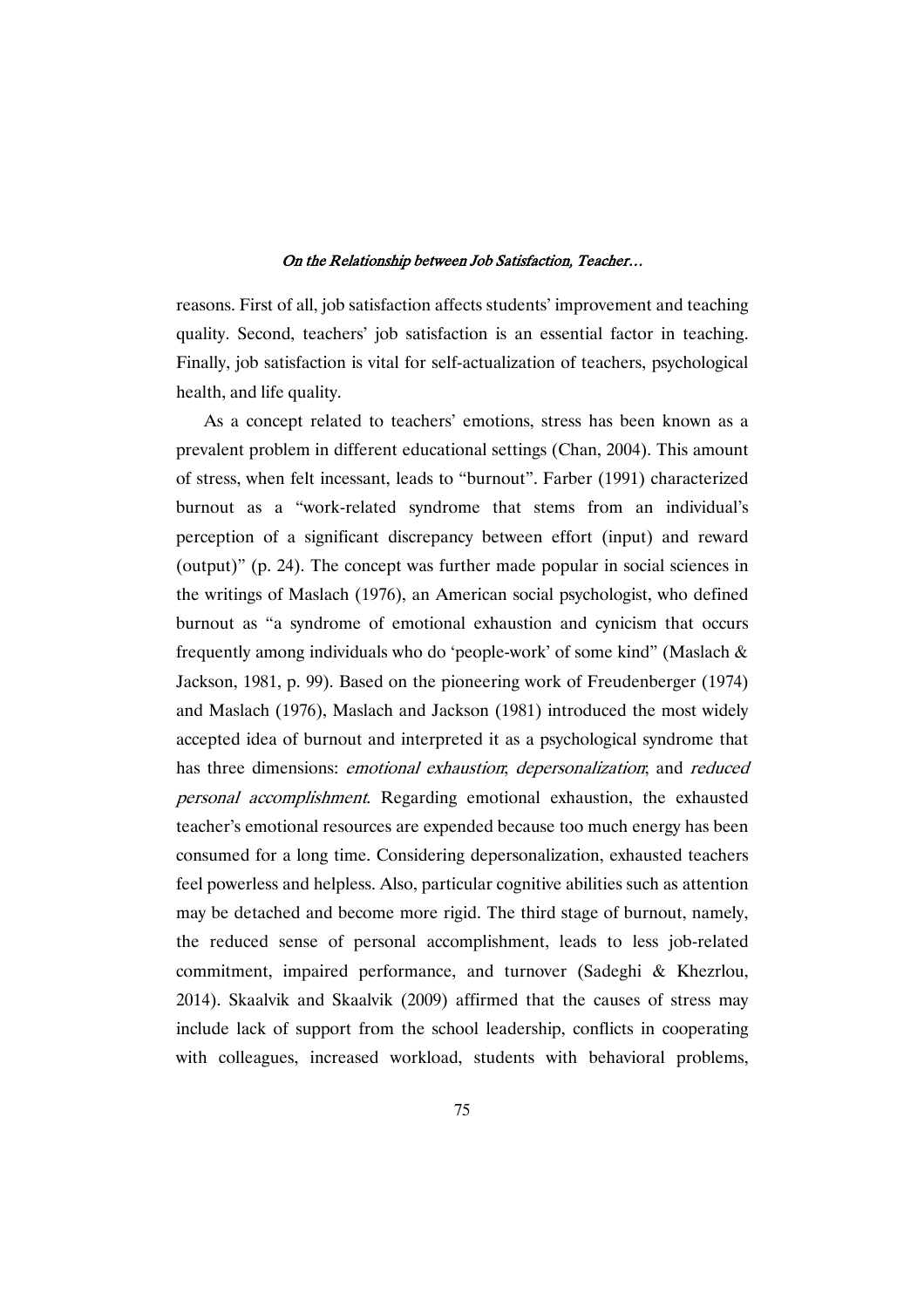problem in the parent–teacher relationship, and lack of "autonomy", which draws our attention to another major point of the present study- teacher autonomy (Chan, Wan & Kuok, 2014; Koustelios & Tsigilis, 2005; Platsidou, 2010).

Teacher autonomy is an ability, or a skill by which teachers can develop their own teaching condition freely without any limitation (Javadi, 2014). Though many scholars still consider its meaning complicated, the first definition on teacher autonomy was given by Little (1995) as the "teachers' capacity to engage in self-directed teaching" (p.176). Later, Smith (2000) defined teacher autonomy as "the ability to develop appropriate skills, knowledge and attitudes for oneself as a teacher, in cooperation with others" (p.89). Autonomy in teaching has been defined as the given freedom to teachers to decide and select their own teaching methodologies, design their own tasks, and evaluate the outcome.

Kumaravadivelu (2001) noted that teacher autonomy comprises teachers' competence and confidence to make them develop and apply a theory of their own, which works best in a particular educational context. Teacher autonomy is a crucial factor in teaching because of some distinctive features. The abilities of students, their needs, interests as well as their skills and talents are all different. The environment of any given class is different from that of another. Therefore, it is the teacher who is aware of the classroom reality, and he/she can arrive at the most rational and the best decisions regarding pupils (European Trade Union Committee for Education, 2008). Teacher autonomy is a right given to the teachers to decide and take responsibilities about selecting, or designing materials and strategies for their classrooms and to evaluate the outcomes and cooperate in finding solutions for the teaching problems in schools (Akbarpour-Tehrani & Wan Mansor, 2012). A glance at the literature reveals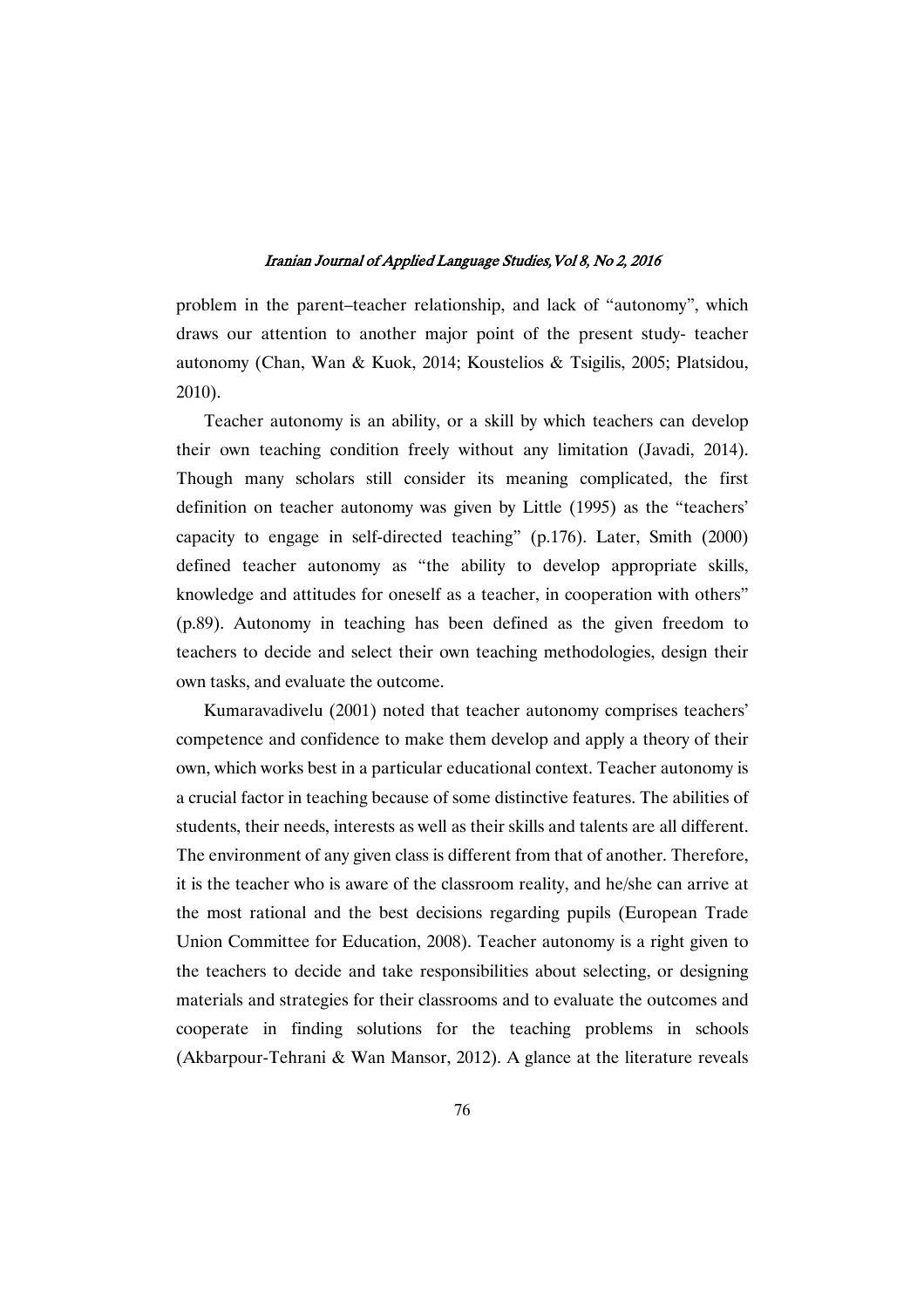some of the factors for this issue such as many boundaries and restrictions set up by schools to follow the syllabus, large number of students in each class, prearranged exams and time limitation, which altogether leave little or no space for language teachers to design and apply their own tasks (Akbarpour-Tehrani & Wan Mansor, 2012; Ling, 2007; Yu-hong & Ting, 2012).

The problems teachers experience in their teaching careers may have a negative effect on their performance. An autonomous teacher may feel more motivated when he/she can feel free to choose his/her own teaching materials, which gives him/her the required pleasure and satisfaction in his/her career. Moreover, the satisfaction the teacher gains from his/her job seems to lead him/her to work more efficiently, and, therefore, suffer less from extreme tiredness and burnout. Creating and enhancing awareness of such feelings and emotions and the relationships between them can be helpful in professional development of English Language Teachers (ELTs) and provide authorities with necessary information to yield practical plans in order to improve the present situation of Iranian EFL teachers. The present study aims to fill this gap, examining the possible relationships between job satisfaction, teacher burnout, and teacher autonomy.

## 2. Review of Related Literature

## 2.1. Job Satisfaction

One of the earliest definitions of job satisfaction was given by Smith, Kendall, and Hullin (1969) who referred to it as "feelings or affective responses to facets of the situation" (p.6). Moreover, Lawler (1973) and later Zembylas and Papanastasiou (2004) claimed that teacher job satisfaction is a teacher's emotional bond with his or her teaching function and is also a role of recognized association between one's expectation of teaching and one's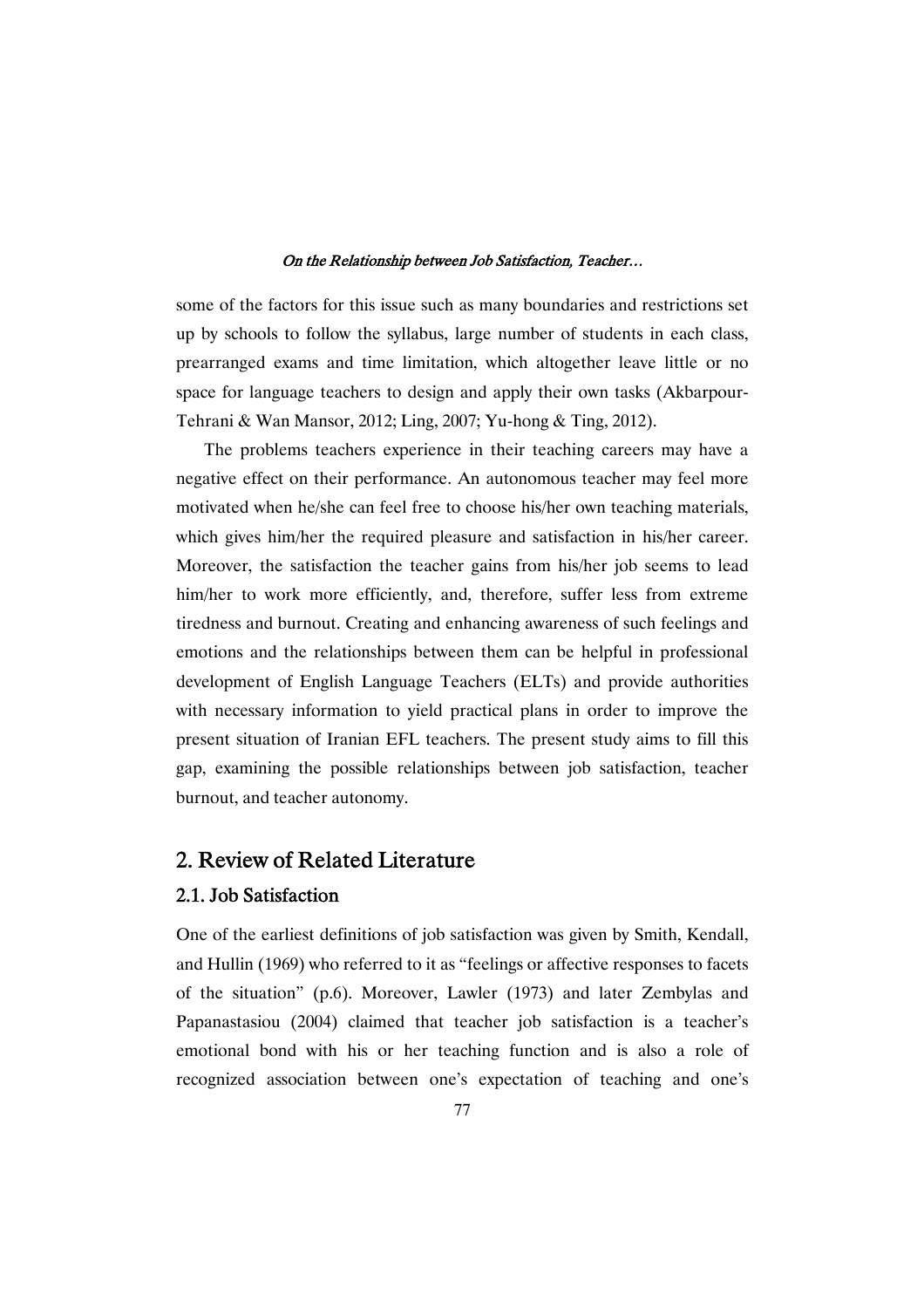perception of what it is offering a teacher. On the whole, Morse (1953) considered the power of an individual's "desires, or his/her level of aspiration in a particular area" a major factor in job satisfaction (p. 28). Those who have the greatest desires or deepest yearnings are least satisfied with their job if the environment fails to ease satisfaction of their needs. Locke (1976), whose definition has been frequently used by other researchers (Ho & Au, 2006; Kafetsios & Loumakou 2007; Ma & MacMillan, 1999; Platsidou 2010; Skaalvik & Skaalvik, 2011; Weiss & Cropanzano, 1996; Wu & Watkins, 1996), claimed that job satisfaction is the delightful emotional condition which stems from the gauge of one's job. A more recent version of this definition was given by Judge, Thoresen, Bono, and Pat-ton (2001) and also Chiu (2010) who defined job satisfaction as the sense of achievement given by daily work activities.

Researchers are of the opinion that job satisfaction embraces both affective and cognitive constituents (Brief, 1998; Ilies & Judge, 2002; Locke, 1976; Reizer, 2014). While one's feeling of the job is a reflection of the affective aspect, the cognitive aspect indicates one's thoughts and judgments towards the job (Reizer, 2014).

Gius (2013) examined the relationship between district-level merit pay system and teacher job satisfaction using a sample of public school teachers. Gius concluded that teachers who work in districts that use a merit pay system are no less satisfied with their jobs than are other teachers. Although the effect of merit pay on overall job satisfaction was not statistically significant, teachers in merit pay districts were less enthusiastic, did not think teaching was important, and were more likely to leave for better pay. However, in examining a sample of teachers who worked only in merit pay districts, it was found that teachers who received merit pay were generally more satisfied overall with their jobs than were teachers who did not receive merit pay.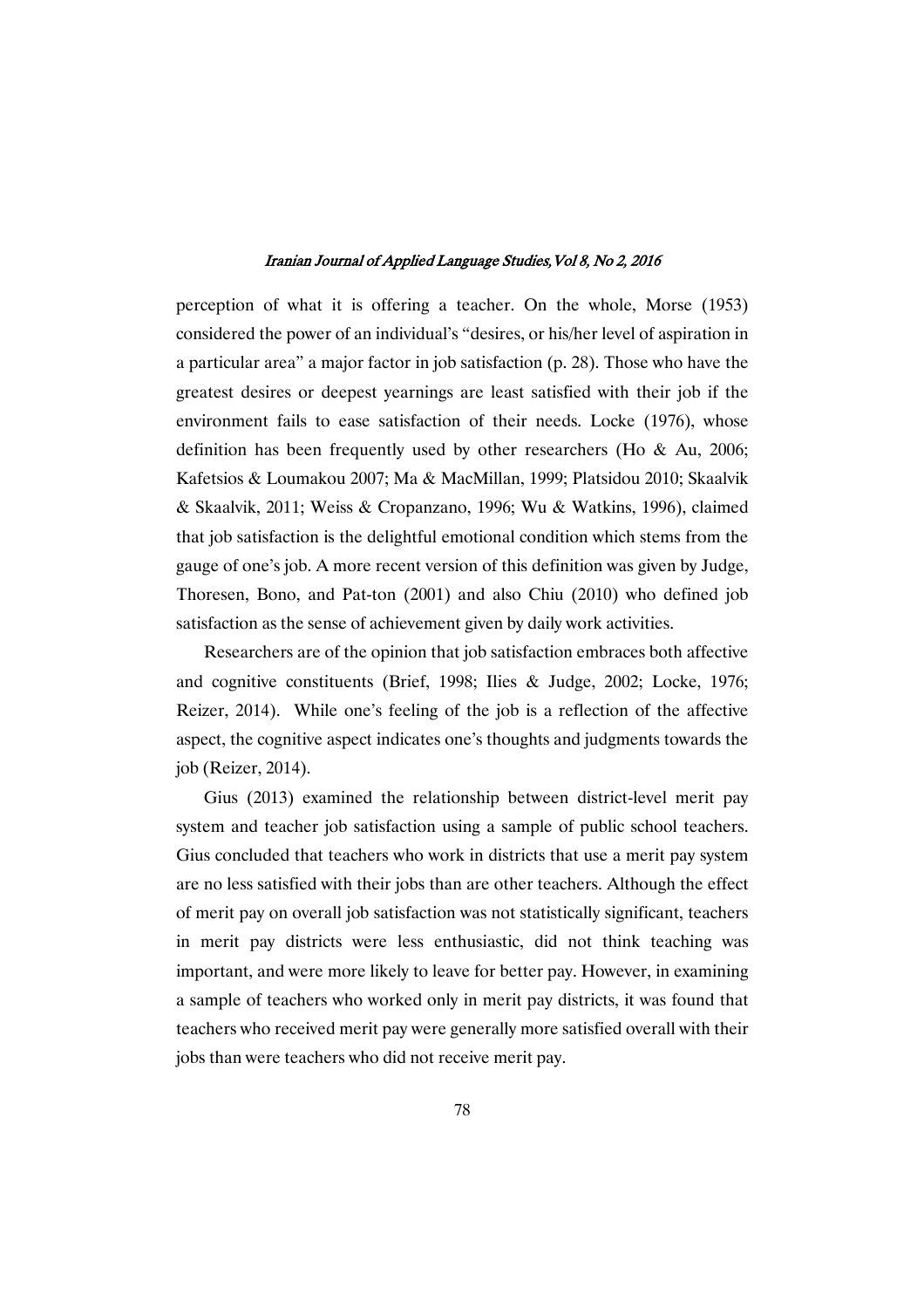Recently, Chan, Wan and Kuok (2014) evaluated the relationships between burnout and demographic and work characteristics, burnout and turnover intention, and burnout and job satisfaction administering quantitative surveys to 391 employees. Findings revealed that burnout contributes to turnover intention significantly, and it negatively affects job satisfaction.

## 2.2.Burnout

Among many occupational categories, there is greater likelihood for teachers to go through work-related anxiety, which can lead to burnout syndrome, one of the most frequent repercussions of chronic anxiety at work (Bermejo-Toroa, Prieto-Ursúaa & Hernández, 2015). Burnout has been defined by many researchers. An early definition was given by Freudenberger (1980) who identified burnout as a "state of fatigue or frustration brought about by devotion to a cause, way of life, or relationship that failed to produce the expected reward" (p. 13). Similarly, Pines and Aronson (1981), Kyriacou (1987), and Koustelios and Tsigilis (2005) referred to burnout as an exhaustion of body, mind, and feelings, which is because of involvement in emotionally tough situations for a long time.

Burnout has been unanimously divided into three conceptually distinct, but empirically related, components of emotional exhaustion, depersonalization, and reduced personal accomplishment (Koustelios & Tsigilis, 2005; Maslach, 1999; Maslach & Jackson, 1986; Maslach & Schaufeli, 1993; Maslach, Schaufeli, & Leiter, 2001; Platsidou, 2010). 'Emotional exhaustion' is pertinent to the overexertion of one's emotional resources and is extremely worn out by intense contact with pupils, parents and coworkers. Teachers experiencing emotional exhaustion believe that they have given everything they can; teaching has taken all their energy and concentration, and eventually left them without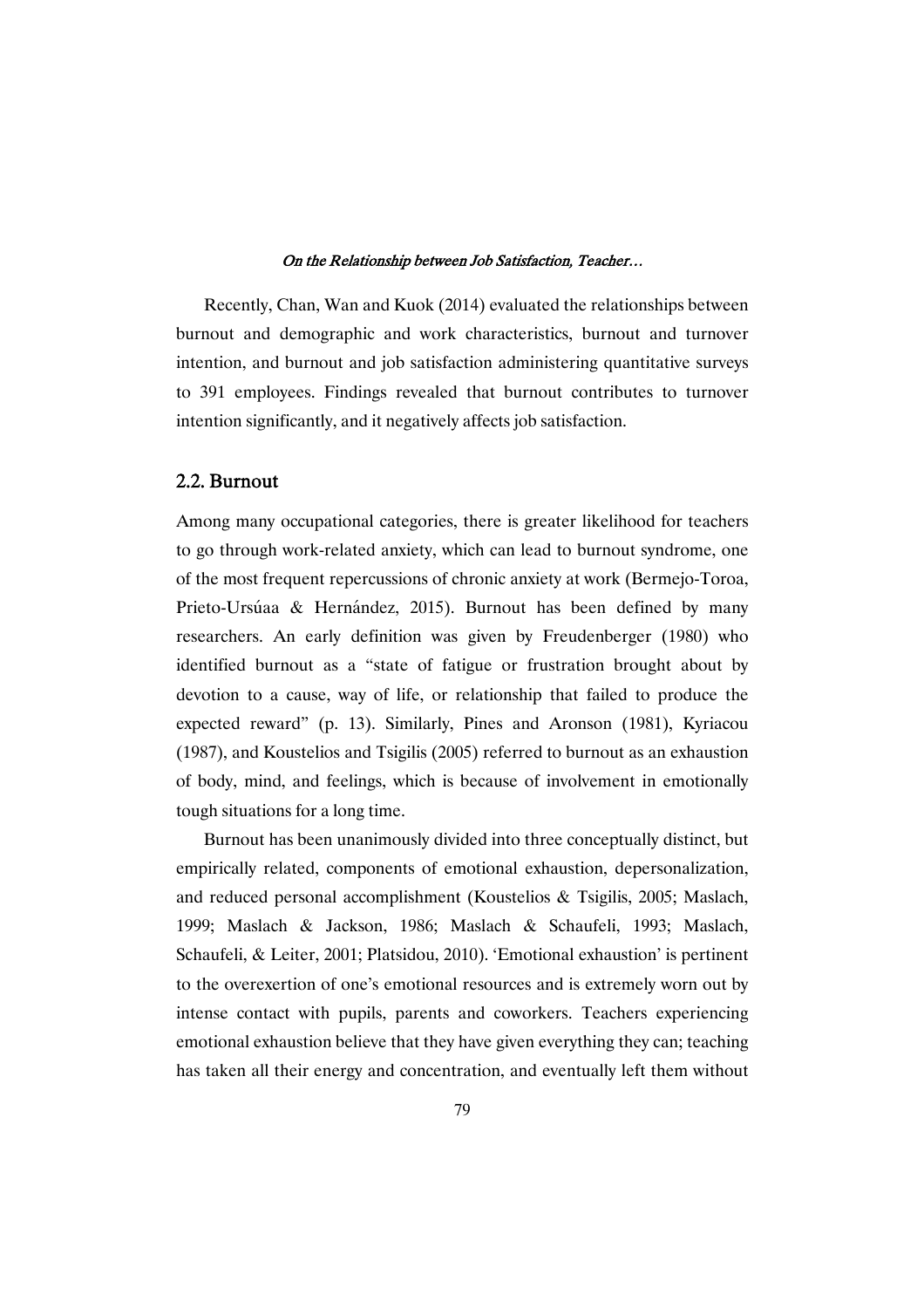any resources (Kokkinos & Stavropoulos, 2015; Maslach, Leiter, & Schaufeli, 2009; Platsidou, 2010). Emotional exhaustion may lead to 'depersonalization' which is a negative, impersonal feeling accompanied by cynicism towards recipients, i.e., students. It contributes to teachers treating their students callously, losing their sense of authority, and even reacting negatively towards parents and the school community (Koustelios & Tsigilis, 2005; Maslach & Jackson, 1986; Maslach & Schaufeli, 1993; Maslach et al., 2001; Platsidou, 2010). This results in 'reduced personal accomplishment' which implies a feeling of incompetence and negativity towards teachers' potential in relation to teaching. It occurs when teachers have a negative self-evaluation and are not happy with their profession (Maslach & Jackson, 1986; Maslach et al., 2001; Platsidou, 2010). Burnout derives from initial appearance of emotional exhaustion resulting in depersonalization, and, as these two escalate, personal achievement diminishes (Kokkinos & Stavropoulos, 2014; Maslach & Schaufeli, 1993).

Akbari and Tavassoli (2011) investigated the relationships among English language teachers' sense of efficacy, burnout, teaching style, and emotional intelligence among 264 Iranian English language teachers. They noted significant but not high correlations among some of the components of teacher efficacy, burnout, teaching style, and emotional intelligence.

In their study, Mahmoodi and Ghaslani (2013) examined the relationship among teachers' burnout, emotional intelligence, and reflectivity using a sample of 125 Iranian EFL teachers in Kurdistan and Hamedan with help of Maslach Burnout Inventory-Educators Survey, Teacher Reflectivity Questionnaire and Bar-OnEQ-IScale. They found that emotional intelligence and reflectivity negatively correlated with burnout, and they could both predict the level of burnout. There were also significant differences in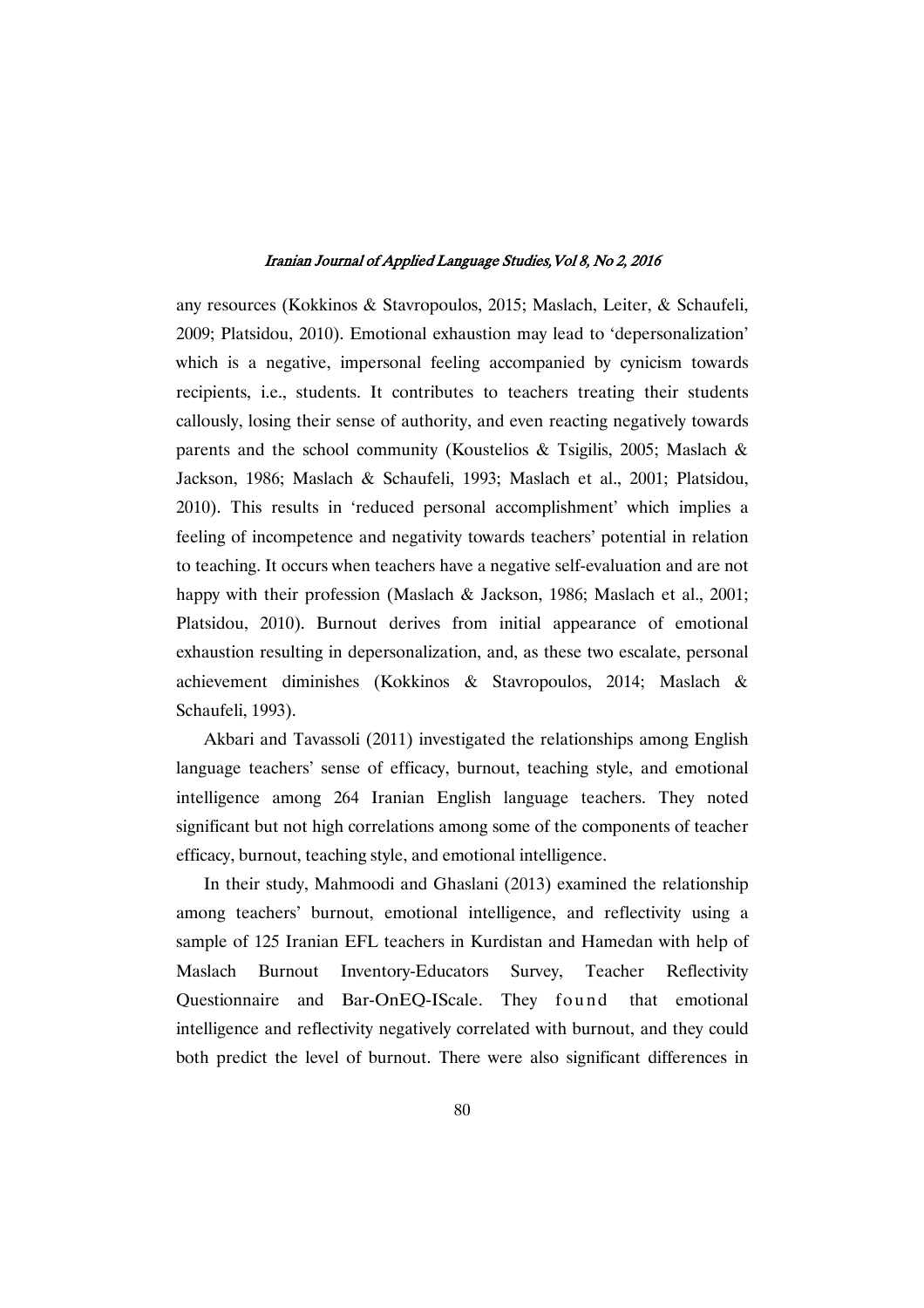teachers' level of emotional intelligence with respect to their teaching experience.

Recently, Javadi (2014) examined the relationship between feeling of burnout and teacher autonomy, as a professional development construct, among 143 EFL teachers in different private language teaching institutes in Iran. Data were collected using Maslach Burnout Inventory (Maslach, Jackson, & Leiter, 1996) and Teaching Autonomy Scale developed by Pines and Hall (1993). Correlation analysis indicated that teacher autonomy was significantly and inversely related to their feeling of burnout. The Stepwise multiple regression also showed that the components of burnout, i.e., emotional exhaustion, depersonalization, and reduced personal accomplishment, were significant predictors of teacher autonomy.

Additionally, Skaalvik and Skaalvik (2014) examined the relationship among teacher self-efficacy, teacher autonomy, engagement, job satisfaction, and burnout. They used Teacher Self-Efficacy Scale, the Teacher Autonomy Scale, the Utrecht Work Engagement Scale, the Teacher Job Satisfaction Scale, and the Maslach Burnout Inventory. Skaalvik and Skaalvik found that teacher autonomy and self-efficacy were predictors of burnout.

## 2.3. Teacher Autonomy

Little (1995) was of the opinion that teachers' success lies with autonomy, because they feel largely responsible for their teaching. In other words, successful teachers are mainly autonomous teachers. McGrath (2000) gave a more comprehensive explanation of teacher autonomy by voicing its two distinct dimensions: (a) ". . . teacher autonomy as a self-directed professional development" (b) ". . . teacher autonomy as freedom of control by others" (pp. 101-102). He distinguished these two dimensions, affirming that the former is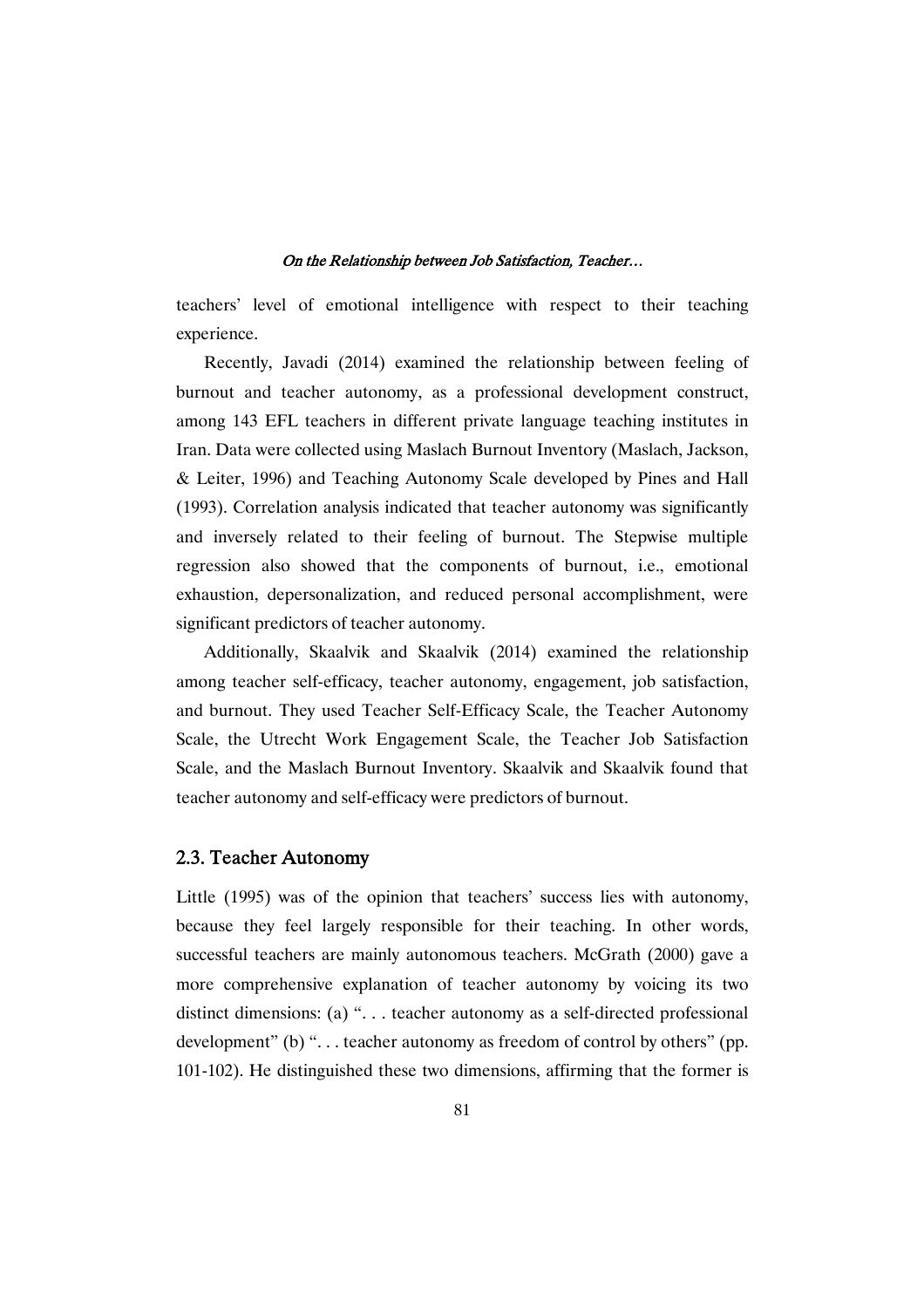more concerned with the psychological perspective, whereas the latter is more of a political thing. Subsequently, Aoki (2002) characterized teacher autonomy as ". . . the capacity, freedom, and/or responsibility to make choices concerning one's own teaching" (p.111) although she herself regarded this definition as burdensome because of its limited scope.

Unlike the previous researchers who mostly focused on teachers in defining teacher autonomy, Smith (2003, 2006) and Smith and Erdoğan (2008) shifted the emphasis using the term teacher/learner autonomy. These researchers claimed that teacher/learner autonomy is the capability of developing proper skills, expertise and attitudes for oneself as a teacher, while collaborating with others. Huang (2005) highlighted three words, namely, willingness, capacity, and freedom and defined teacher autonomy as ". . . teachers' willingness, capacity and freedom to take control of their own teaching and learning" (p. 206). The primary focus of this definition is on individuality; on the other hand, Jimenez Raya, Lamb and Vieira (2007) underscored the social aspect of teacher autonomy. From their point of view, an autonomous person is able to appear as an independent soul with social responsibility and critical awareness in/beyond educational contexts and to see education as (inter)personal control and social change.

Varatharaj, Abdullah, and Ismail (2015) investigated the perception of school teachers about teacher autonomy and its effect on their assessment practices. Data for this study were obtained from 471 randomly selected trained teachers from all Malaysian Cluster Schools. The findings reveled that autonomous teachers have positive assessment practices in the teaching and learning process.

Subsequently, in a 3-year case study of four novice EFL teachers in China, Xu (2015) studied the effect of collaborative lesson preparation on the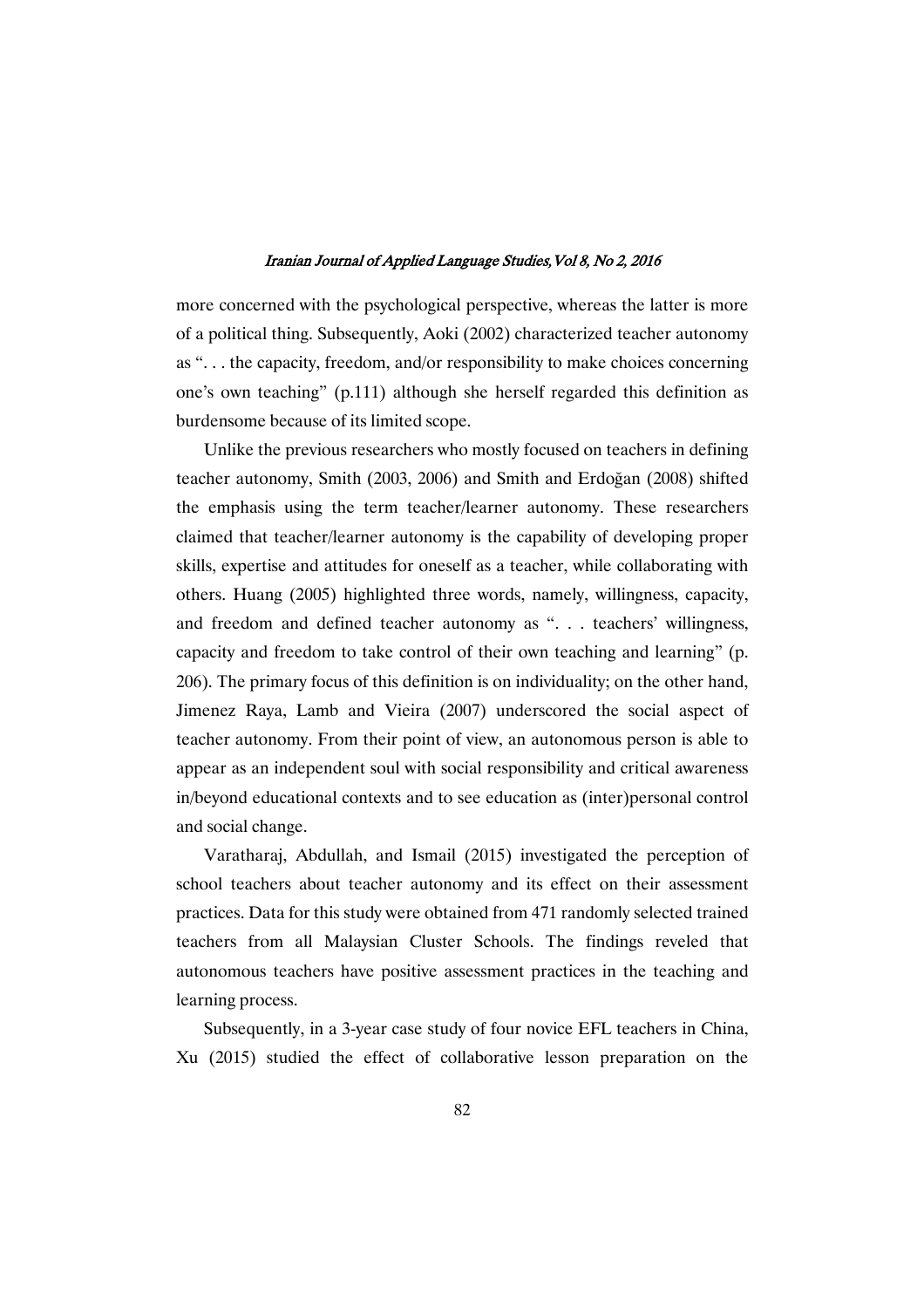development of teacher autonomy and the joint effect of collaboration and autonomy on teachers' professional development. Data analysis of 48 individual interviews, 47 journal entries, and 26 classroom observation sessions showed (1) collaboration takes two forms: the product-oriented collaboration dedicated to producing a complete set of teaching resources as a visible product, and the problem-based collaboration featuring discussions on certain teaching issues, which does not provide concrete help in physical forms but inspires insights and facilitates exchange of teaching experience; and (2) the two types of collaborative lesson preparation have different effects on the development of novice teachers' autonomy which is mediated by the level of teacher anxiety provoked by the circumstances of collaboration.

## 3. Purpose of the Study

Teachers around the world experience numerous problems in their jobs because of inadequate wage, mismanagement, organizational environment, etc. (Kumaravadivelu, 2001). The problems experienced by teachers have a negative impact on their performance, efficiency and stress levels. There seems to be insufficient awareness of problems such as job satisfaction and teacher burnout on the part of educational policymakers, who have failed to notice the possible correlation between these variables.

An autonomous teacher feels more motivated when he/she is at liberty to choose his own teaching strategies, which gives him/her the required pleasure and satisfaction in his/her career. Moreover, the satisfaction the teacher gains from his/her job seems to lead him/her to work more efficiently and also suffer less from extreme tiredness and burnout.

Creating and enhancing awareness of such feelings and emotions and the relationships among them can be helpful in professional development of ELT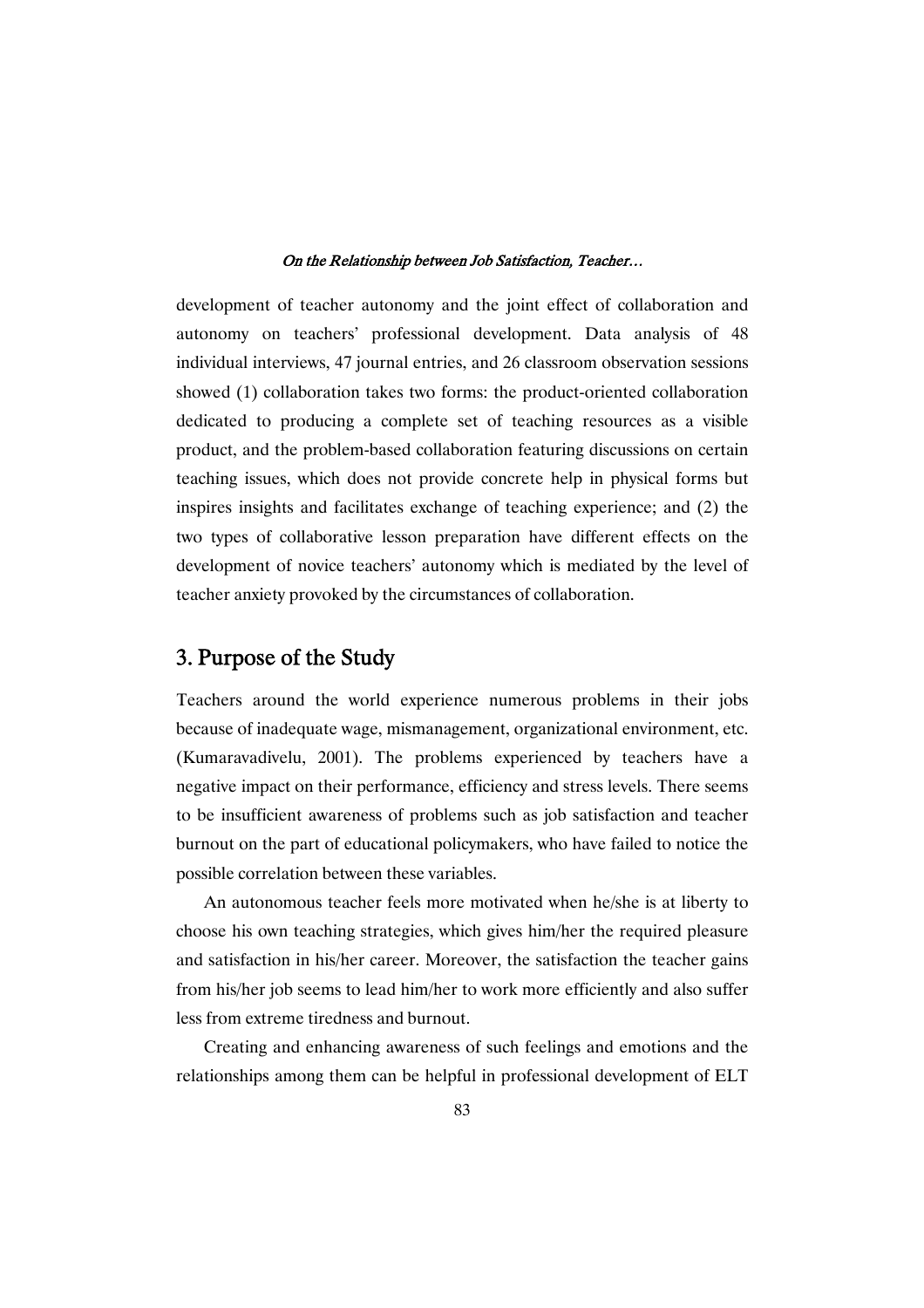teachers and provide authorities with necessary information to yield practical plans in order to improve the present situation of ELT teachers. Thus, the following research questions were raised:

- 1. Is there a significant relationship between job satisfaction and teacher burnout?
- 2. Is there a significant relationship between job satisfaction and teacher autonomy?
- 3. Is there a significant relationship between teacher burnout and teacher autonomy?

## 4.Methodology

## 4.1.Participants

Two hundred and seven Iranian male and female language teachers at language institutes in Karaj and Tehran initially participated in this study, but four language teachers were left out of the study because they had not completed the questionnaires thoroughly. The participants were divided into five age ranges. They varied in their teaching experiences, ranging from one year to 40 years. The majority of the participants did not have the experience of living in an English-speaking country. Most of the participants were BA and MA holders. The majority of participants spoke Persian as their mother tongue, and most of them were graduates in English Language Teaching. Table 1 shows demographic information of language teachers in the present study.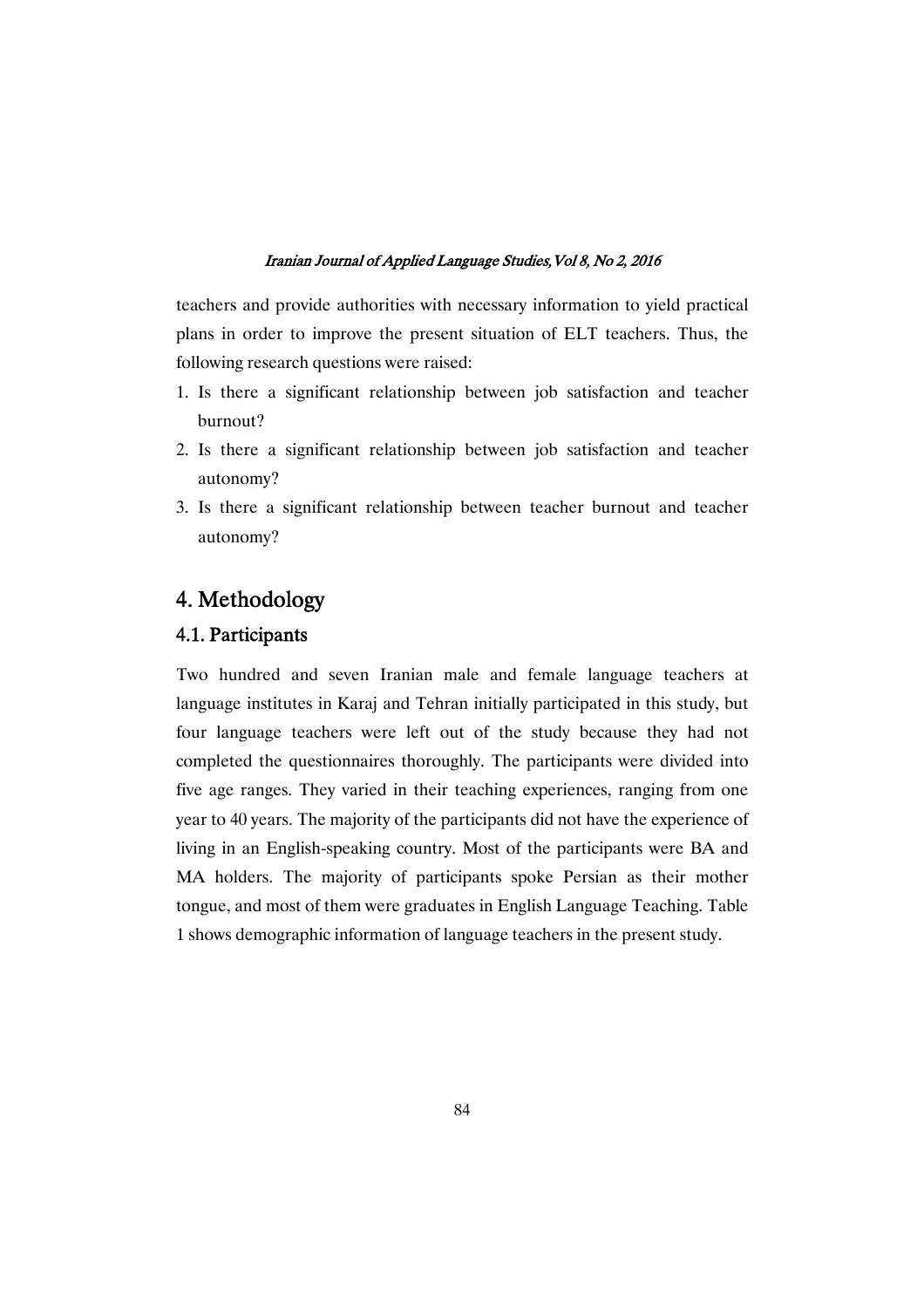On the Relationship between Job Satisfaction, Teacher...

| Mother tongue | z   | Field of study | Z  | Degree | Z  | experience<br>Teaching | $\mathsf{z}$ | range<br>Age | Z   | Gender | Z   |
|---------------|-----|----------------|----|--------|----|------------------------|--------------|--------------|-----|--------|-----|
| Farsi         | 167 | EL             | 25 | AD     | 9  | $1-10$                 | 161          | $20 - 30$    | 106 | Male   | 82  |
| Turkish       | 4   | <b>ELT</b>     | 83 | BA     | 92 | $10 - 20$              | 35           | $31 - 40$    | 75  | female | 121 |
| Kurdish       | 2   | ET             | 37 | MA     | 95 | $20 - 40$              | 7            | 41-over      | 22  |        |     |
| English       | 9   | L              | 5  | PhD    | 7  |                        |              |              |     |        |     |
| Other         | 21  | Other          | 53 |        |    |                        |              |              |     |        |     |

Table 1. Demographic Information of Language Teachers

**Note.** EL=English Literature, ELT=English Language Teaching, ET=English Translation, L=Linguistics, AD=Associate degree, BA= Bachelor of Arts, MA=Master of Arts, PhD=Doctor of Philosophy

## 4.2.Instruments

## 4.2.1. Minnesota Job Satisfaction Questionnaire (MSQ)

Minnesota Job Satisfaction questionnaire (MSQ), developed by Weiss, Dawis, England and Lofguist (1977), was used to assess language teachers' job satisfaction. This questionnaire consists of 20 items; it is a 5-point Likert-type scale, ranging from not satisfied (1), to extremely satisfied (5). Cronbach's alpha for MSQ in this study turned out to be .92.

## Maslach Burnout Inventory (MBI)

Maslach Burnout Inventory (MBI), developed by Maslach, Jackson, and Leiter (1996), was employed in order to assess teacher burnout. The inventory is a 22 item, 7-point Likert-scale ranging from 0 (never) to 6 (every day). The items ask for the frequency of occurrence of every statement (e.g., I feel used up at the end of the workday). Cronbach's alpha for MBI in this study turned out to be .76.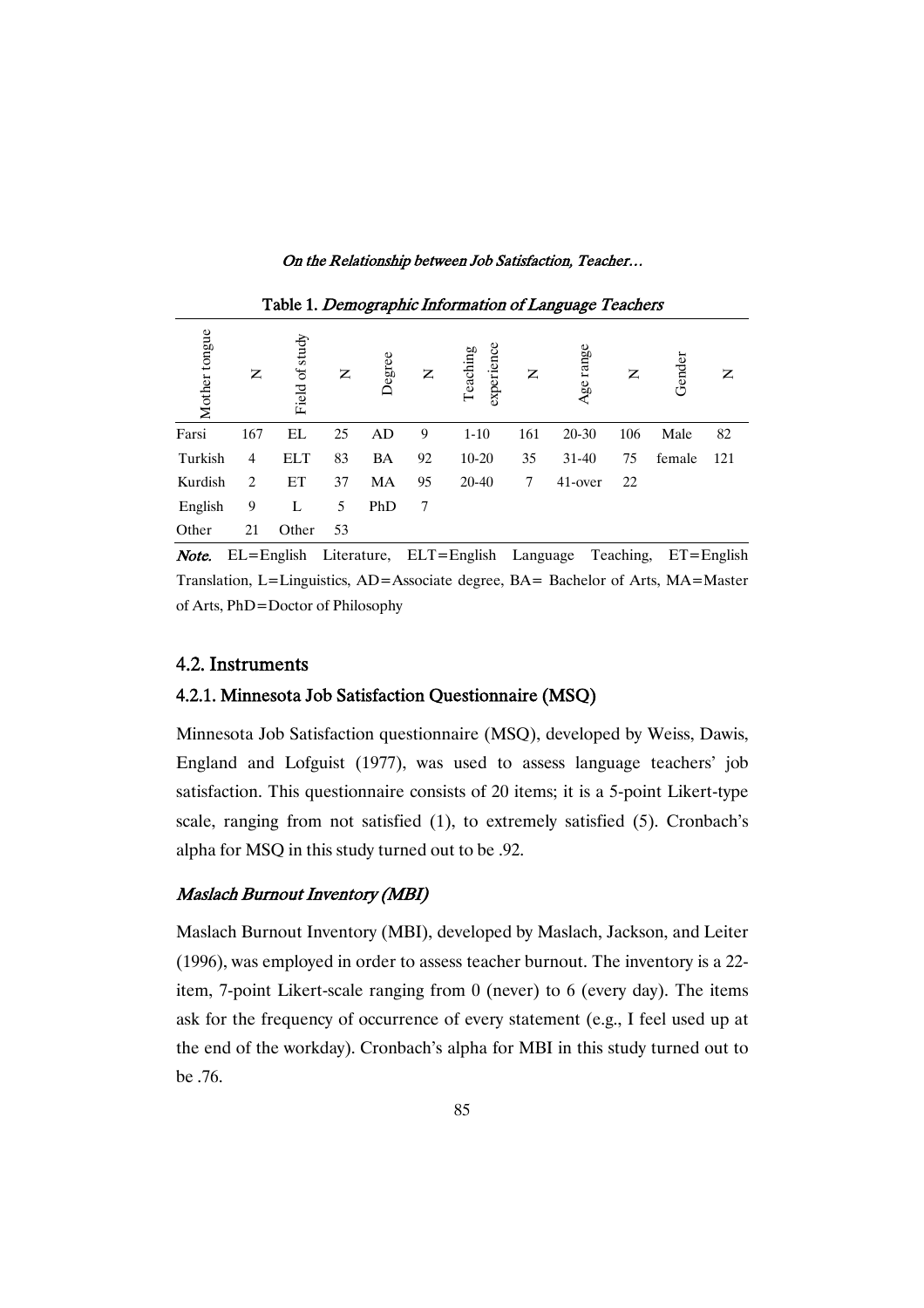## Teacher Autonomy Questionnaire (TAQ)

TAQ was borrowed from Pearson and Hall (1993). It was used to determine the degree of teacher autonomy and includes 18 items. TAQ is a 4-point Likerttype scale, ranging from 1 (definitely true) to 4 (definitely false). Cronbach's alpha of .8 for TAQ was reported in Pearson and Moomaw's study (2005). However, Cronbach's alpha for TAQ in this study turned out to be .58.

## 4.3. Sampling Procedures

Convenience sampling (Dornyei, 2007) was used to select the participants. The following procedures were used to collect the data for this study. First, the questionnaires were administered to language teachers at some language institutes in Karaj and Tehran. Those language teachers who had enough free time completed the questionnaires and submitted them, but those who were hard pressed for time agreed to complete and return them one week later. Second, some other language teachers received the questionnaires via e-mail attachments, and they were asked to complete them and e-mail back the completed questionnaires one week later. Finally, two social networks, Facebook and Telegram, were used to notify the social network users of the purpose of the study. Those language teachers who were members of these social networks volunteered to participate in this study, so the questionnaires were sent to them via e-mail attachments, and they were asked to fill them out and e-mail them back after one week.

## 4.4. Research Design and Data Analysis

In this study, a descriptive research design was used. Data were collected quantitatively through three separate questionnaires and analyzed using IBM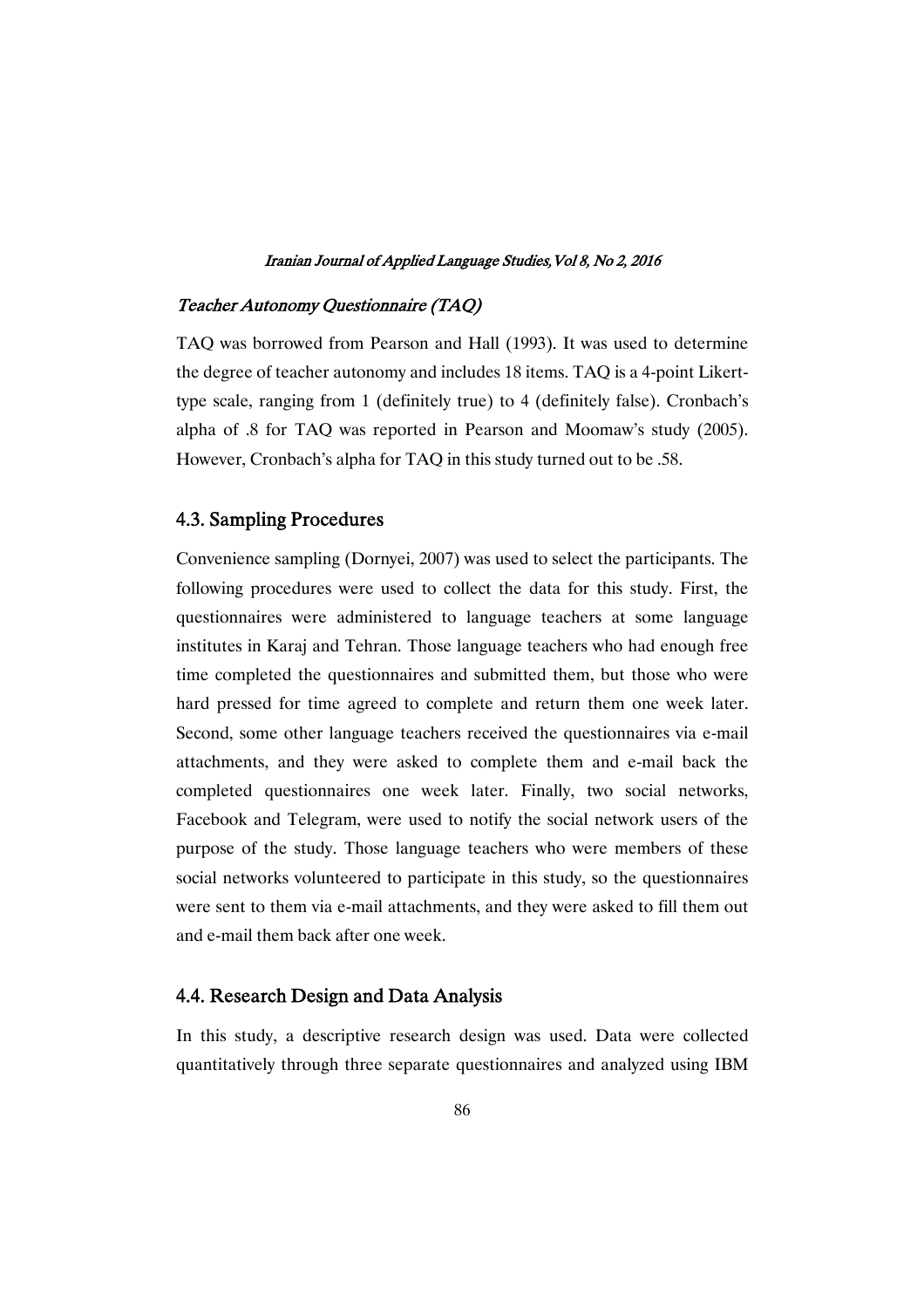SPSS (version 22). Three non-parametric statistical tests-Spearman rho correlations- were used to examine the relationships between job satisfaction, teacher burnout, and teacher autonomy.

## 5.Results

The first research question of the present research is concerned with whether there is any significant relationship between job satisfaction and teacher burnout. Table 2 presents the correlation coefficient.

Table 2. Relationship between Language Teachers' Job Satisfaction and Teacher Burnout

|            |                                | <b>TJS</b> | TB                   |
|------------|--------------------------------|------------|----------------------|
| <b>TJS</b> | <b>Correlation Coefficient</b> | 1.00       | $-.152$ <sup>*</sup> |
|            | Sig. (2-tailed)                |            | .031                 |
|            | N                              | 203        | 203                  |
|            |                                |            |                      |

\*.  $p<.05$ 

As Table 2 shows, there is a weak, negative correlation between teacher job satisfaction and teacher burnout (*rho*=-.152, *n*=203, *p*<.031,  $R^2$ =.02) with a very small effect size. Therefore, the first null hypothesis of the present study is rejected, implying that the less satisfied with their job the teachers are, the more burned out they will be and vice versa.

The second research question was aimed at establishing whether there is any significant relationship between job satisfaction and teacher autonomy. The results are given in Table 3.

Table 3. Relationship between Language Teachers' Job Satisfaction and Teacher Autonomy

|                                      |                                | <b>TTA</b> | <b>TJS</b>           |
|--------------------------------------|--------------------------------|------------|----------------------|
| <b>TTA</b>                           | <b>Correlation Coefficient</b> | 1.00       | $-.155$ <sup>'</sup> |
|                                      | Sig. (2-tailed)                |            | .028                 |
|                                      |                                | 203        | 203                  |
| $\mathbf{a}$<br>$\sim$ $\sim$ $\sim$ |                                |            |                      |

 $*$ .  $p < .05$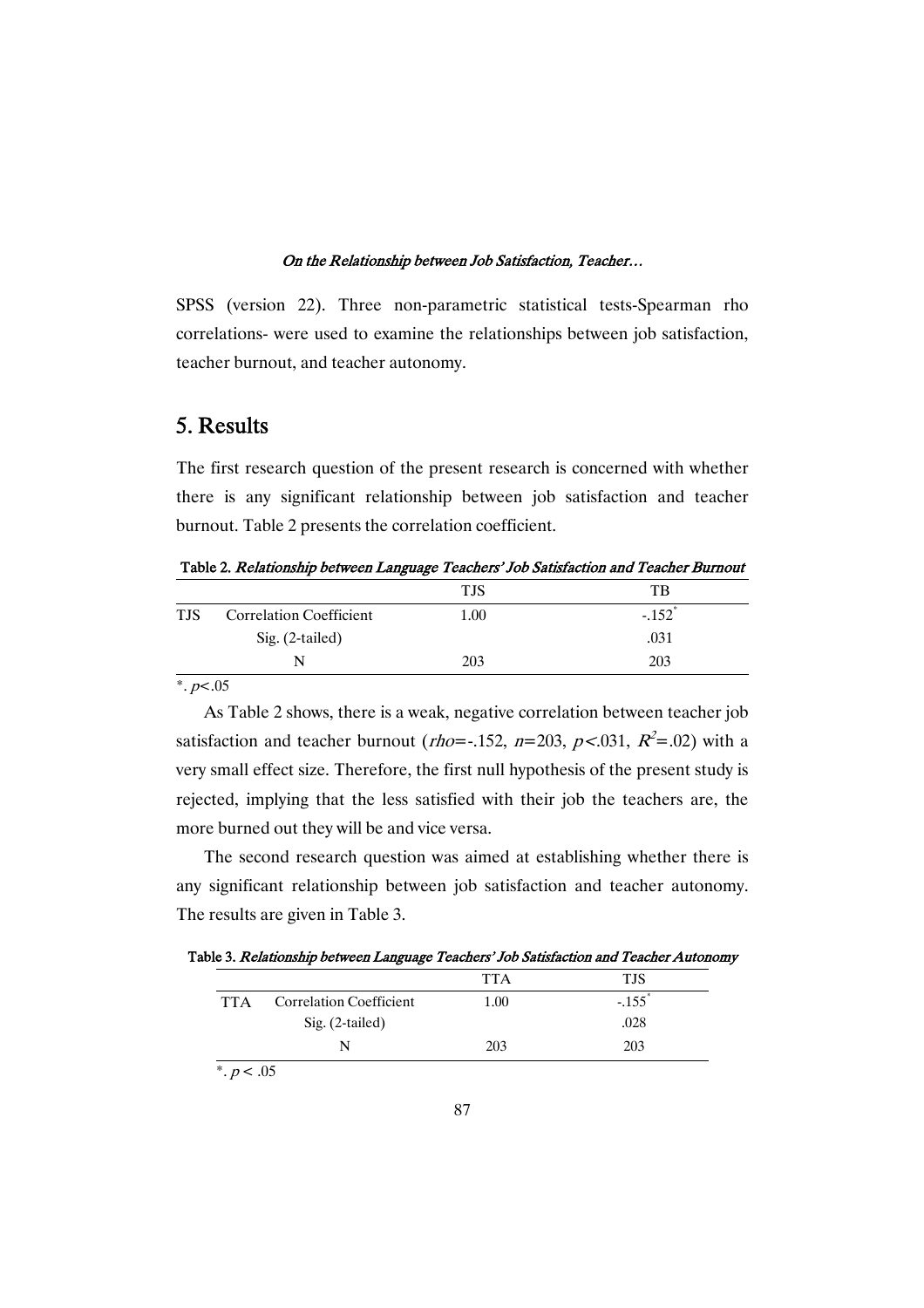According to Table 3, there is a weak, negative correlation between teacher job satisfaction and teacher autonomy (*rho*=-.155, n=203, p<.028,  $R^2$ =.02) with a very small effect size. Therefore, the second null hypothesis of the present study is also rejected, suggesting that the more autonomous the teachers are, the less satisfied with their job they will be and vice versa.

The final research question asked whether there is any significant relationship between teacher burnout and teacher autonomy. Table 4 shows the results.

| 1.00 | $-.011$ <sup>*</sup> |
|------|----------------------|
|      | .871                 |
| 203  | 203                  |
|      |                      |

Table 4. Relationship between Language Teachers' Burnout and Teacher Autonomy

Based on the results shown in Table 4, there is no statistically significant relationship between teacher burnout and teacher autonomy ( $rho=0.01$ ,  $n=$ 203,  $p=.871$ ). Therefore, the last null hypothesis of the study is confirmed, suggesting that teacher burnout and teacher autonomy are not related to each other.

## 6.Discussion

The first finding was confirmed by Chan, Wan and Kuok (2014) who acknowledged the point that burnout leads to turnover intention largely, and it negatively influences job satisfaction. The outcome of the present research has been also endorsed by Schermuly, Schermuly, and Meyer (2011) who found a negative relationship between emotional burnout and job satisfaction. However, the first finding of this study is not in line with some other previous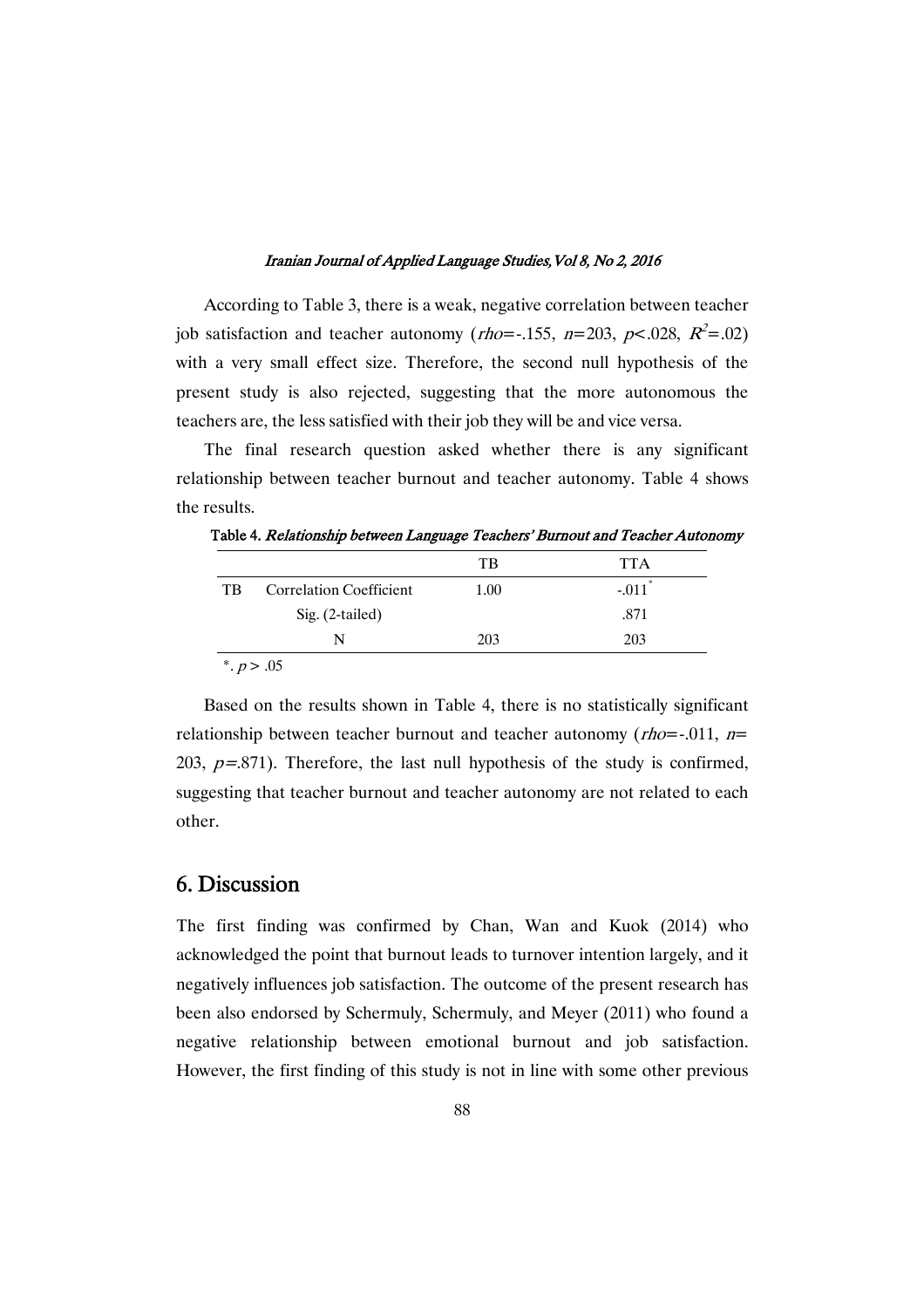findings. In Platsidou and Agaliotis' (2008) study, no significant correlations were obtained for the burnout dimensions and satisfaction with pay and with work conditions.

The second finding of the present study does not support that of Pearson and Moomaw (2005) who maintained that there was low positive relationship between curriculum autonomy and job satisfaction. Koustelios, Karabatzaki, and Kousteliou's (2004) research also showed that teacher autonomy correlated positively with aspects of job satisfaction. The finding of the present study diverges from that of Federici (2013) who confirmed that teacher autonomy was positively related to job satisfaction.

The negative relationship between job satisfaction and teacher autonomy in the present study could be attributed to some factors. Iranian teachers have not had much exposure to autonomous learning throughout their education, and, according to Cakir and Balcikanli (2012) and Little (1995), when they are given the opportunity to promote autonomy in their profession, they might face difficulties. Besides, Skaalvik and Skaalvik (2014) proposed that autonomy puts teachers with high and low mastery expectations in quite different situations. For teachers with low mastery expectations, autonomy may provide an opportunity to avoid challenges and to hide self-perceived deficits and shortcomings. This is a self-protective strategy that may increase job satisfaction and decrease emotional exhaustion in the short run. However, avoiding challenges may also act as a barrier to personal learning and development, which is probably conducive to low job satisfaction. In the long run, autonomy may, therefore, not be beneficial for learning and development for teachers with low mastery expectations.

The third finding of this study is at odds with Javadi's (2014), since according to her study, the elements of burnout were significant predictors of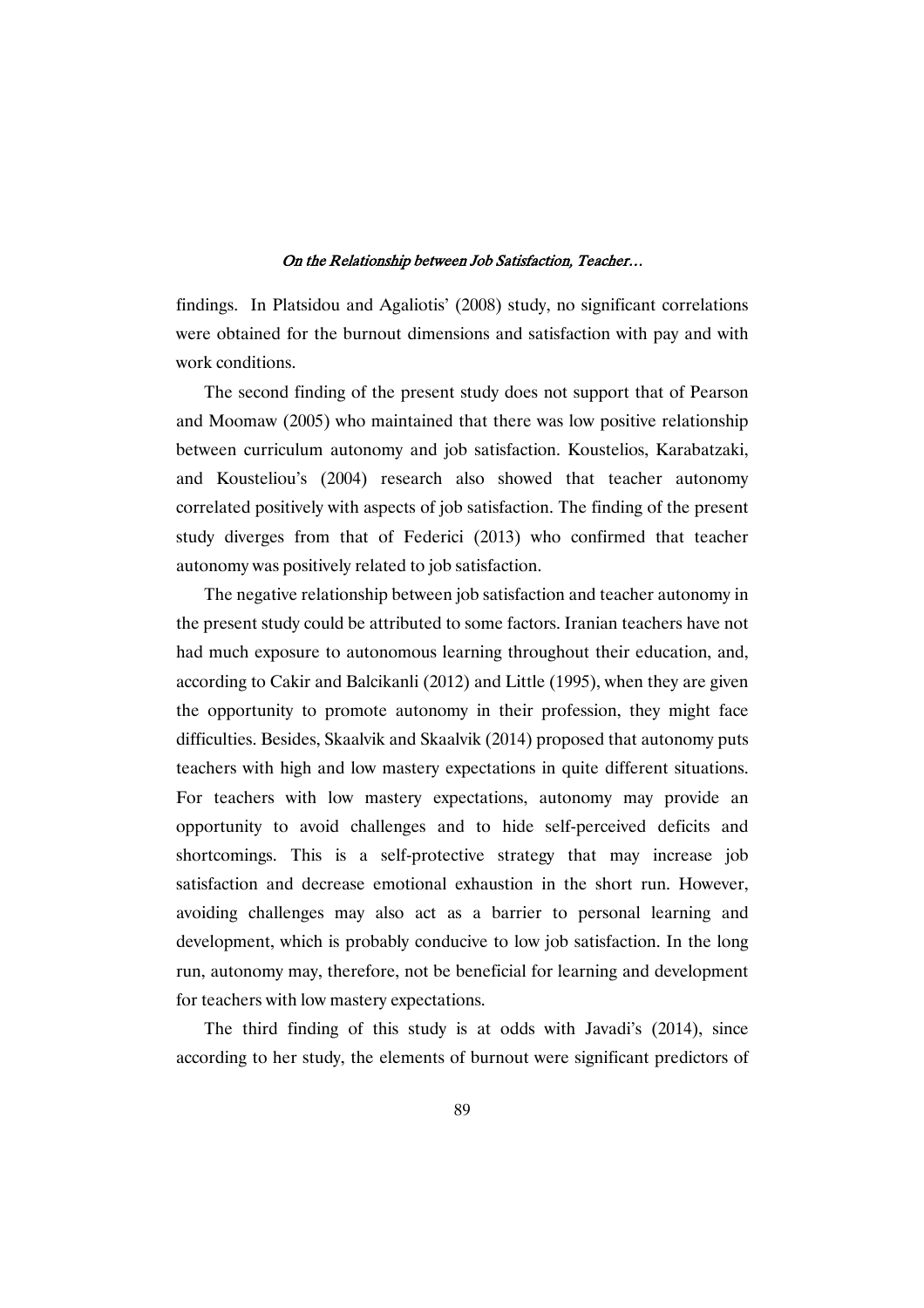teacher autonomy. Additionally, this result goes against that of Fernet, Guay, Senécal, and Austin (2012) who reported that as teachers' perceptions of classroom overloaded and students' annoying behavior changed, thisnegatively caused changes in autonomous motivation, which in turn negatively predicted changes in emotional exhaustion. Furthermore, Skaalvik and Skaalvik (2014) highlighted this contrast in their research. Based on their analysis, both teacher autonomy and self-efficacy were independent predictors of engagement, job satisfaction, and emotional exhaustion. On the other hand, in Schermuly, Schermuly, and Meyer's (2011) study the direct relationship between empowerment (autonomy) and emotional exhaustion did not reach statistical significance.

A possible explanation for no relationship between teacher burnout and teacher autonomy is that burnout takes plenty of time to develop (Friesen, Prokop, & Sarros, 1988) and since 96 participants (almost a half) of the present research were teachers with 1 to 5 years of teaching experience, they might not have had a clear understanding of the concept of burnout or even experienced it. Additionally, burnout is a characteristic of the teachers' current teaching environment (Egyed  $&$  Short, 2006) and how much freedom a teacher is given may not relate to the environment a teacher is currently working in.

## 7. Conclusion and Implications

Spearman's rank correlation showed that job satisfaction had a weak, negative relationship with teacher burnout. Teachers interact with students and deal with their emotions, which makes their job very sensitive, because they might hurt students' feelings, or get hurt themselves. For one thing, troublesome students make their teachers exasperated with their teaching, leaving them worn-out and devastated. When this occurs, teachers lose their energy and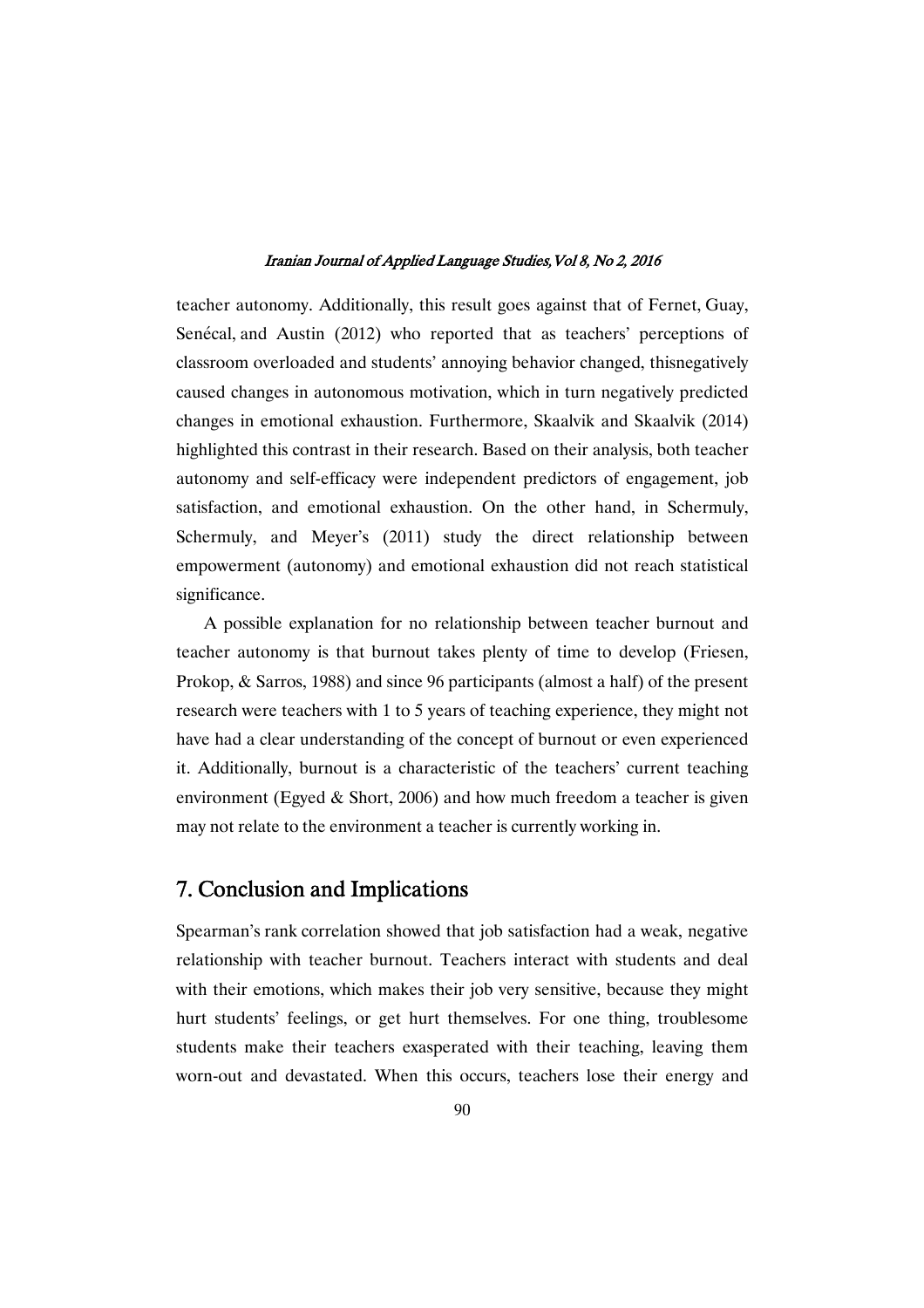concentration as if they have run out of steam for teaching (Maslach et al., 2009; Platsidou, 2010).As a result, they begin mistreating their students, feel that they are not sufficiently qualified, and think negatively towards their job (Koustelios & Tsigilis, 2005; Maslach & Jackson, 1986; Maslach et al., 2001; Platsidou, 2010). However, when teachers feel content with their job, they treat the students well, put enthusiasm and effort in teaching, and appreciate their job, which contributes to feeling less burned out.

According to another finding of the study, job satisfaction correlates negatively with teacher autonomy. In other words, teachers grow more dissatisfied when they are given freedom to decide for themselves (Cakir & Balcikanli, 2012; Pearson & Hall, 1993). Iranian teachers are not given much freedom in their careers, and they are accustomed to be told what to do passively without any objection, which could lead to a sense of confusion and uncertainty that autonomous teachers experience when they are given the freedom to select their own teaching methods, course books, and scoring procedures. Besides, autonomy to make choices brings responsibility. Teachers shouldering this responsibility might be more dissatisfied than those who are provided with pre-determined books to teach and assessment methods to adopt. Teachers dependent on school authorities have a narrower scope of goals, and it is quite easy for them to achieve what they want. Having their career expectations fulfilled, less autonomous teachers gain a sense of pleasure.

The final finding was that there is not a negative relationship between teacher autonomy and teacher burnout. Several factors influence burnout, including contextual factors, teachers' demographic features, and their characteristics among which autonomy does not seem to have a place. Burnout can also arise from disappointment (Koustelios & Tsigilis, 2005; Pines, 1993), a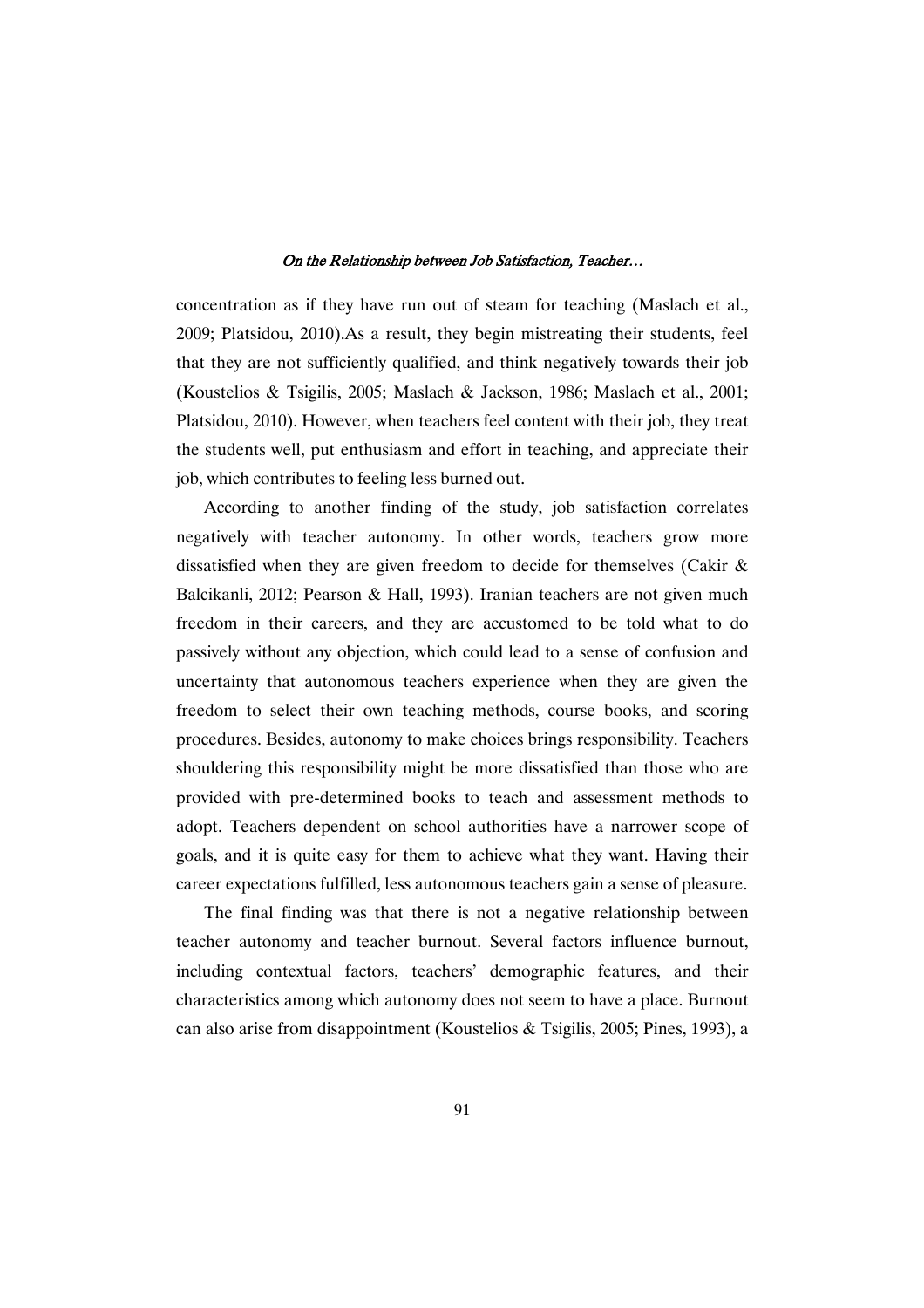feeling which autonomous and non-autonomous teachers may not necessarily experience equally.

Teachers may benefit from the results of the present study. The findings inform them of the key role their emotions and feelings may play, how they interact with each other, and the extent to which these emotions affect their performance. This knowledge helps teachers apply appropriate procedures and strategies in order to minimize their feeling of burnout and maximize the sense of satisfaction they get from their job.

Besides, the results of the study might be beneficial to policy makers and authorities as they are notified of the significance of teacher autonomy, job satisfaction, and teacher burnout. Therefore, they are required to regard these concepts as aims of teacher training courses and provide teachers with the desired independence and satisfaction.

## References

- Akbarpour-Tehrani, I., & Wan Mansor, W. F. (2012). The influence of teacher autonomy in obtaining knowledge on class practice. Procedia Social and Behavioral Sciences, 66, 544-554.
- Akbari, R., & Tavassoli, K. (2011). Teacher efficacy, burnout, teaching style, and emotional intelligence: Possible relationships and differences. Iranian Journal of Applied Language Studies, <sup>14</sup>(2), 31-61.
- Aoki, N. (2002). Aspects of teacher autonomy: Capacity, freedom, and responsibility. In P. Benson & S. Toogood (Eds.), *Learner autonomy 7: Challenges to research* and practice (pp. 110-124). Dublin: Authentik.
- Bermejo-Toro, L., Prieto-Ursúa, M., & Hernández, V. (2015). Towards a model of teacher well-being: Personal and job resources involved in teacher burnout and engagement. Educational Psychology: An International Journal of Experimental Educational Psychology, <sup>35</sup>(4), 481-501.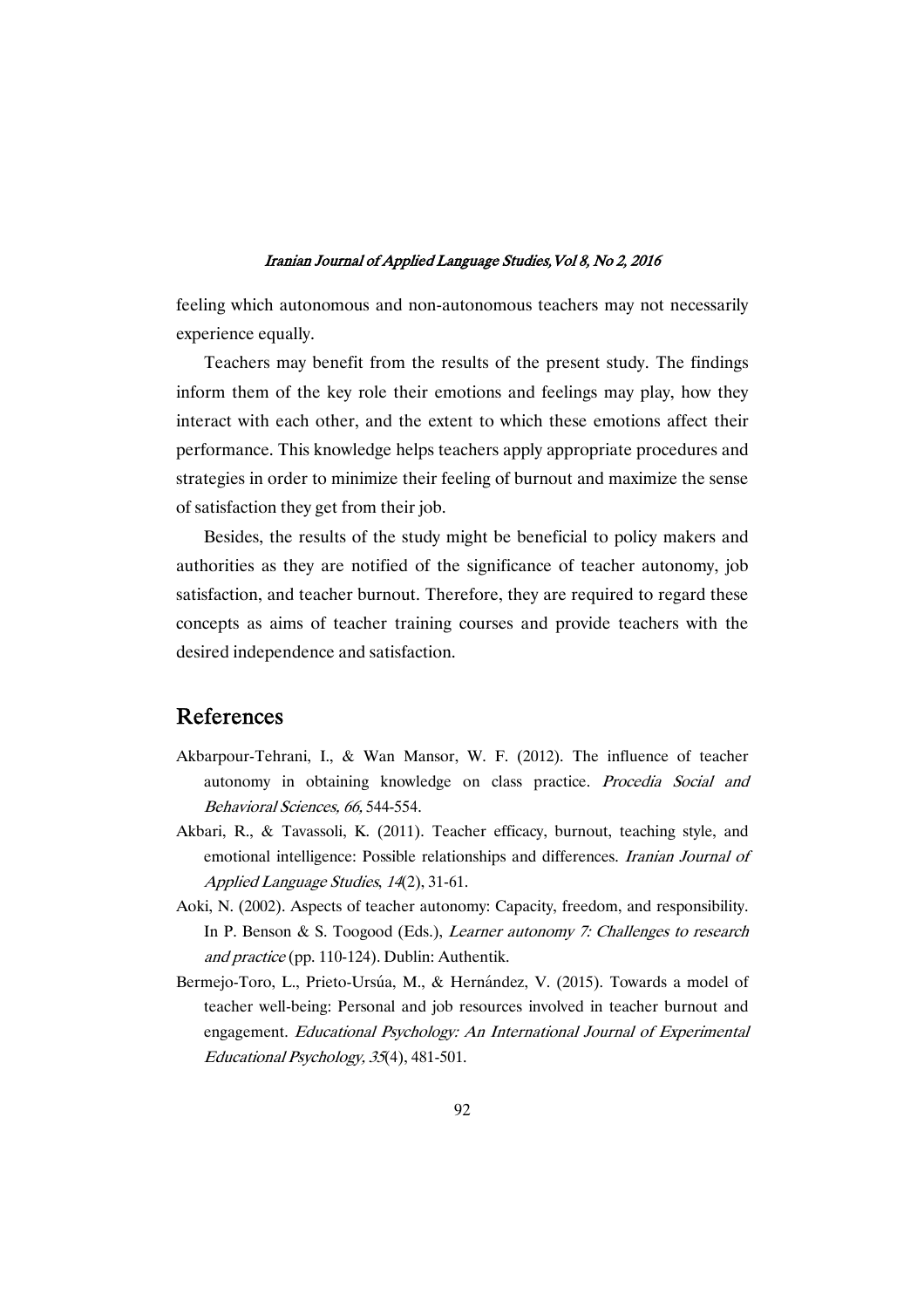- Borg, M. G., Riding, R. J, & Falzon, J. M. (1991). Stress in teaching: A study of occupational stress and its determinants, job satisfaction and career commitment among primary school teachers. Educational Psychology: An International Journal of Experimental Educational Psychology, <sup>11</sup>(1), 59-75.
- Brief, A. P. (1998). Attitudes in and around organizations. Thousand Oaks, CA: Sage Publications.
- Cakir, A., & Balcikanli, C. (2012). The use of the EPOSTL to foster teacher autonomy: ELT student teachers' and teacher trainers' views. Australian Journal of Teacher Education, <sup>37</sup>(3), 1-16.
- Chan, D. W. (2004). Emotional intelligence and components of burnout among Chinesesecondary school teachers in Hong Kong. Teaching and teacher education, <sup>22</sup>(8), 1042- 1054.
- Chan, S. H., Wan. Y. K. P., & Kuok, O. M. (2014). Relationships among burnout, job satisfaction and turnover of casino employees in Macau. Journal of Hospitality Marketing & Management, 24(4), 345-374.
- Chiu, M. M. (2010). Effects on teachers' self-efficacy and job satisfaction: Teacher gender, years of experience, and job stress. Journal of Educational Psychology, <sup>102</sup>(3), 741-756.
- Egyed, C. J., & Short, R. J. (2006).Teacher self-efficacy, burnout, experience anddecisionto refer a disruptive student. School Psychology International, 27(4), 462–474.
- European Trade Union Committee for Education (2008, April). Teacher education in Europe. An ETUCE policy paper. Retrieved from http://etuce.homestead.com/Publications2008/ETUCE\_PolicyPaper\_en\_web.pdf/
- Farber, B. A. (1991). Crisis in education: Stress and burnout in the American teacher. San Francisco, CA: Jossey-Bass.
- Federici, R. A. (2013). Principals' self-efficacy: Relations with job autonomy, job satisfaction, and contextual constraints. European Journal of Psychology of Education, <sup>28</sup>(1), 73–86.
- Fernet, C., Guay, F., Senécal, C., & Austin, A. (2012). Predicting intra-individual changes in teacher burnout: The role of perceived school environment and motivational factors. Teaching and Teacher Education, <sup>28</sup>, 514-525.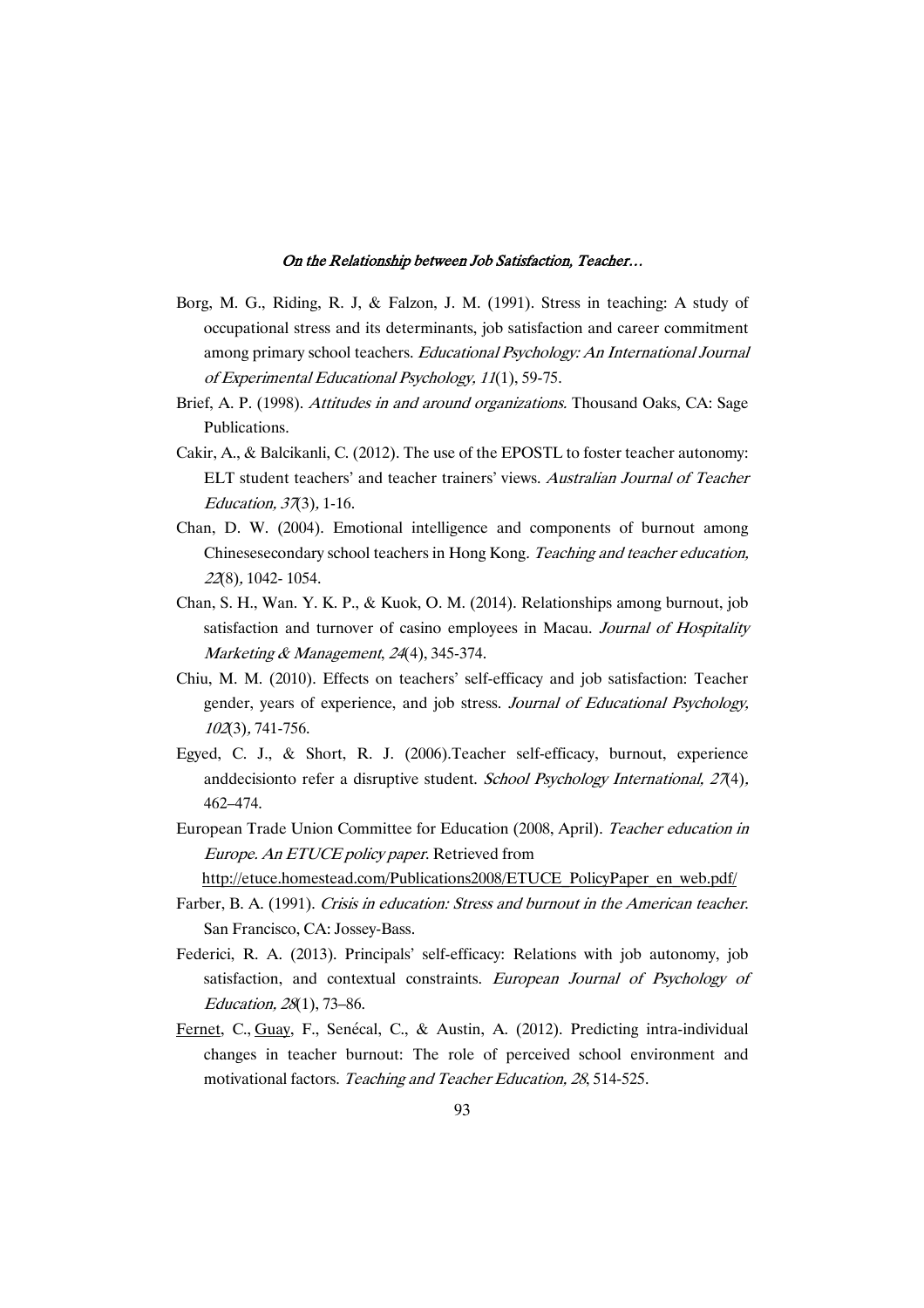Freudenberger, H. (1974). Staff burnout. Journal of Social Issues, 30(1), 159-165.

Freudenberger, H. (1980). Burnout. New York: Doubleday.

- Friesen, D., Prokop, C. M., & Sarros, J. C. (1988). Why teachers burn out. Educational Research Quarterly, <sup>12</sup>(3), 9-19.
- Gius, M. (2013). The effects of merit pay on teacher job satisfaction. Applied Economics, <sup>45</sup>(31), 4443–4451.
- Ho, C., & Au, W. (2006). Teaching satisfaction scale. Educational and Psychological Measurement, 66(1), 172-185.
- Huang, J. (2005). Teacher autonomy in language learning: A review of the research. In K. R. Katyal, H. C. Lam & X. J. Ding (Eds.), Research studies in education (pp. 203-218). Faculty of Education, University of Hong Kong.
- Ilies, R., & Judge, T. A. (2002). Understanding the dynamic relationships among personality, mood and job satisfaction: A field experience sampling study. Organizational Behavior and Human Decision Processes, <sup>89</sup>(2), 1119–1139.
- Javadi, F. (2014). On the relationship between teacher autonomy and feeling of burnout among Iranian EFL teachers. Procedia Social and Behavioral Sciences, 98, 770-774.
- Jiménez Raya, M., Lamb, T., & Vieira, F. (2007). Pedagogy for autonomy in language education-towards <sup>a</sup> framework for teacher and learner development. Dublin: Authentik.
- Judge, T. A., Thoresen, C. J., Bono, J. E., & Patton, G. K. (2001). The job satisfaction– job performance relationship: A qualitative and quantitative review. Psychological Bulletin, <sup>127</sup>(3), 376–407.
- Kafetsios, K., & Loumakou, M. (2007). A comparative evaluation of the effects of trait emotional Intelligence and emotion regulation on affect at work and job satisfaction. International Journal of Work Organization and Emotion,  $\mathcal{X}(1)$ , 71-87.
- Karabatzaki, D., & Kousteliou, I. (2004). Autonomy and job satisfaction for a sample of Greek teachers. Psychological Reports, <sup>95</sup>(3), 883-886.
- Kokkinos, C. M., & Stavropoulos, G. (2015). Burning out during the practicum: The case of teacher trainees. Educational Psychology: An International Journal of Experimental Educational Psychology, <sup>35</sup>(6), 548-568.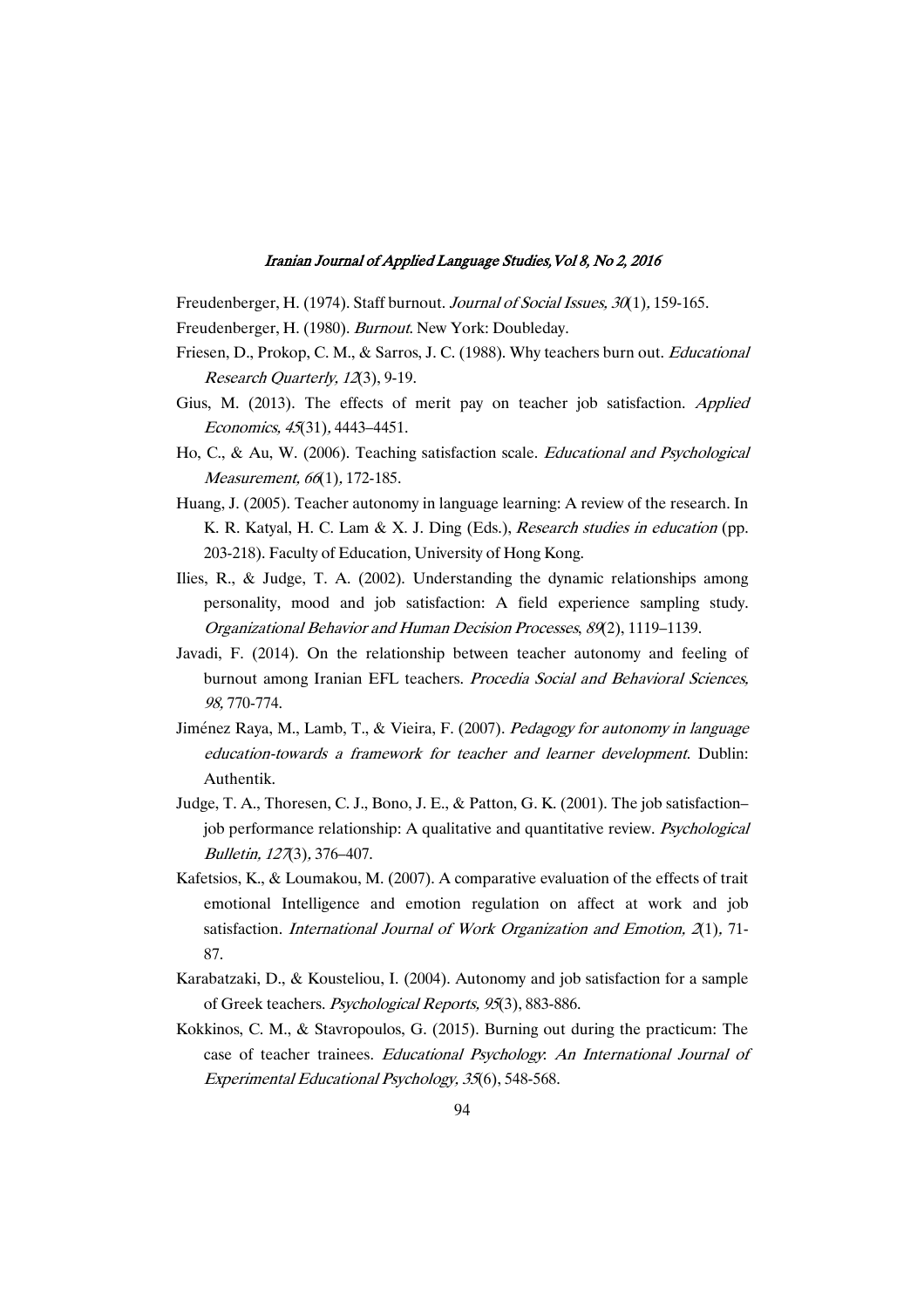- Koustelios, A., & Tsigilis, N. (2005). The relationship between burnout and job satisfaction among physical education teachers: A multivariate approach. European Physical Education Review, <sup>11</sup>(2), 189-203.
- Kumaravadivelu, B. (2001). Toward a post-method pedagogy. TESOL Quarterly, <sup>35</sup>(4), 537–560.
- Lawler, E. E. (1973). Motivation in Work Organizations. Brooks/Cole, Monterey, CA.
- Locke, E. A. (1976). The nature and causes of job satisfaction. In M. D. Dunette (Ed.), Handbook of industrial and organizational psychology (pp. 1297-1349). Chicago: RandMcNally.
- Little, D. (1995). Learning as dialogue the dependence of learner autonomy on teacher autonomy. System, <sup>23</sup>(2), 175-181.
- Ma, X., & MacMillan, R. B. (1999). Influences of workplace conditions on teachers' job satisfaction. Journal of Educational Research, 93(1), 39-47.
- Mahmoodi, M. H., & Ghaslani, R. (2013). Relationship among Iranian EFL teachers' emotional intelligence, reflectivity and burnout. Iranian Journal of Applied Language Studies,  $6(1)$ , 90-116.
- Maslach, C. (1976). Burned-out. Human Behavior, <sup>5</sup>(9), 16-22.
- Maslach, C. (1993). Burnout: A multidimensional perspective. In W. B. Schaufeli, W. B., Maslach, C. & Marek, T. (Eds.), Professional burnout: Recent developments in theory and research (pp. 19-32). Washington, DC: Taylor & Francis.
- Maslach, C., & Jackson, S. E. (1981). The measurement of experienced burnout. Journal of Occupational Behavior, <sup>2</sup>(2), 99-113.
- Maslach, C., & Jackson, S. E. (1986). Maslach Burnout Inventory Manual. Palo Alto, CA: Consulting Psychologists Press.
- Maslach, C., Jackson, S. E., & Leiter, M. (1996). Maslach Burnout Inventory Manual. (3rd Ed.). Palo Alto, CA: CPP, Inc.
- Maslach, C., & Leiter, M. P. (1997). The truth about burnout: How organizations cause personal stress and what to do about it. California, San Francisco: Jossey-Bass publishers.
- Maslach, C., Leiter, M. P., & Schaufeli, W. B. (2009). Measuring burnout. In C. L. Cooper & S. Cartwright (Eds.), The Oxford handbook of organizational well-being (pp. 86-108). Oxford: Oxford University Press.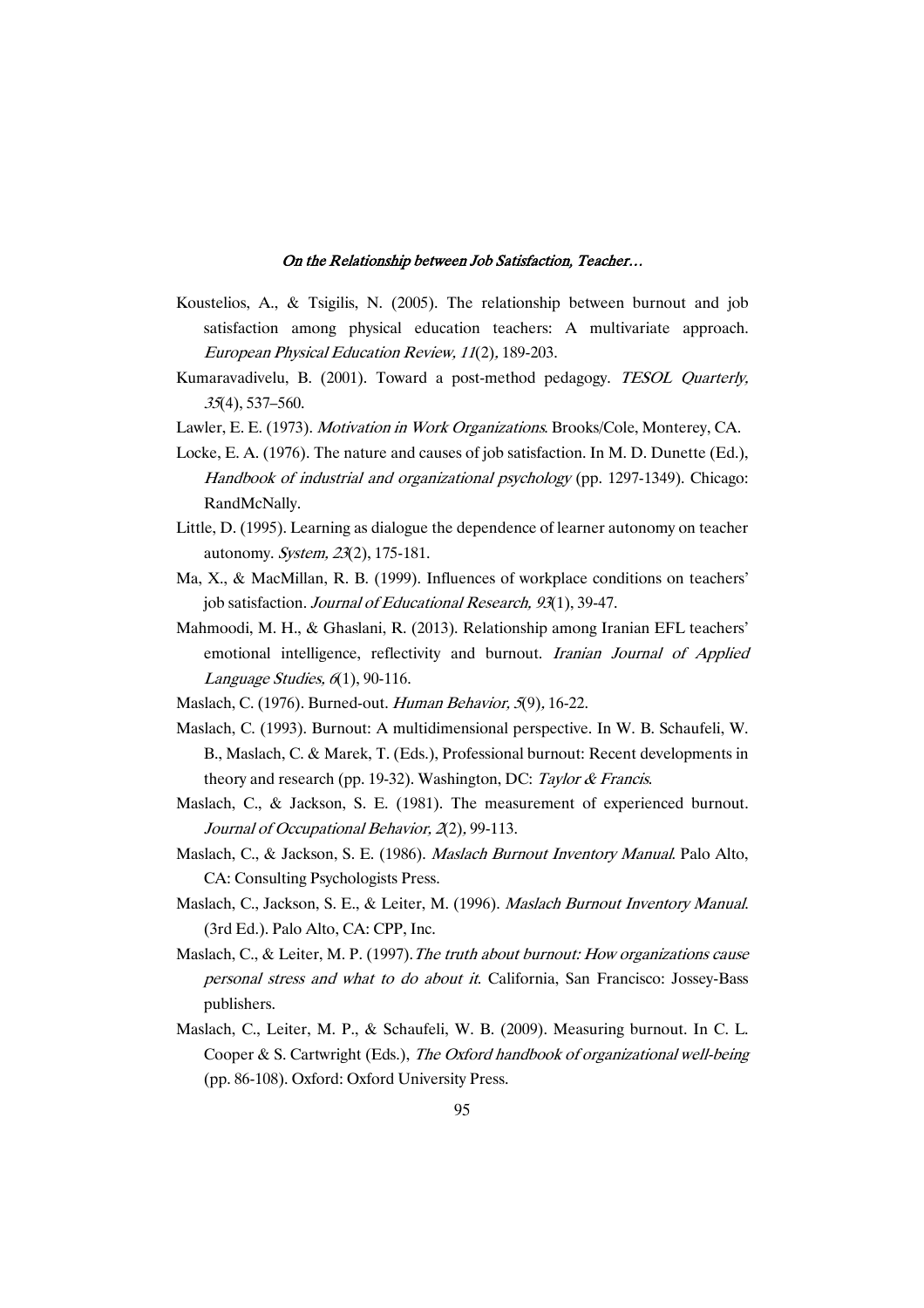- Maslach, C., & Schaufeli, W. B. (1993). Historical and conceptual development of burnout. In W. Schaufeli, C. Maslach, & T. Marek (Eds.), Professional burnout: Recent developments in theory and research (pp. 1–16). Washington, DC: Taylor and Francis.
- Maslach, C., Schaufeli, W. B., & Leiter, M. (2001). Job burnout. Annual Review of Psychology, 52, 397-422.
- McGrath, I. (2000). Teacher autonomy. In B. Sinclair, I. McGrath, & T. Lamb (Eds.), Learner autonomy, teacher autonomy: Future direction (pp.100-110). Harlow: Longman.
- Michaelowa, K. (2002). Teacher job satisfaction, student achievement and the cost of primary education evidence in Francophone Sub-Saharan Africa. Retrieved fromhttp://www.ipz.uzh.ch/institut/mitarbeitende/staff/michaelowa/publikationen/ Papers/\_7.pdf.
- Miller, H. A., Mire, S., & Kim, B. (2009). Predictors of job satisfaction among police officers: Does personality matter. Journal of Criminal Justice, <sup>37</sup>(5), 419–426.
- Moomaw, W. E. (2005). Teacher-perceived autonomy: <sup>A</sup> construct validation of the teacher autonomy scale (Doctoral dissertation). The University of West Florida, Florida, FL.
- Morse, N.C. (1953). Satisfaction in the white-collar job, institute for social research. Survey Research Center, University of Michigan, Ann Arbor, MI.
- Pearson, L. C., & Hall, B. C. (1993). Initial construct validation of the teaching autonomy scale.The Journal of Educational Research, <sup>86</sup>(3), 172–177.
- Pines, A. M. (1993). Burnout: An existential perspective. In W. Schaufeli, C. Maslach, & T. Marek (Eds.), Professional Burnout: Recent Developments in Theory and Research (pp. 33–51). Philadelphia, PA: Taylor and Francis.
- Platsidou, M. (2010). Trait emotional intelligence of Greek special education teachers in relation to burnout and job satisfaction. *School Psychology International*, 31(1), 60-76.
- Platsidou, M., & Agaliotis, I. (2008). Burnout, job satisfaction and instructional assignment related sources of stress in Greek special education teachers. International Journal of Disability, Development and Education, <sup>55</sup>(1), 61-76.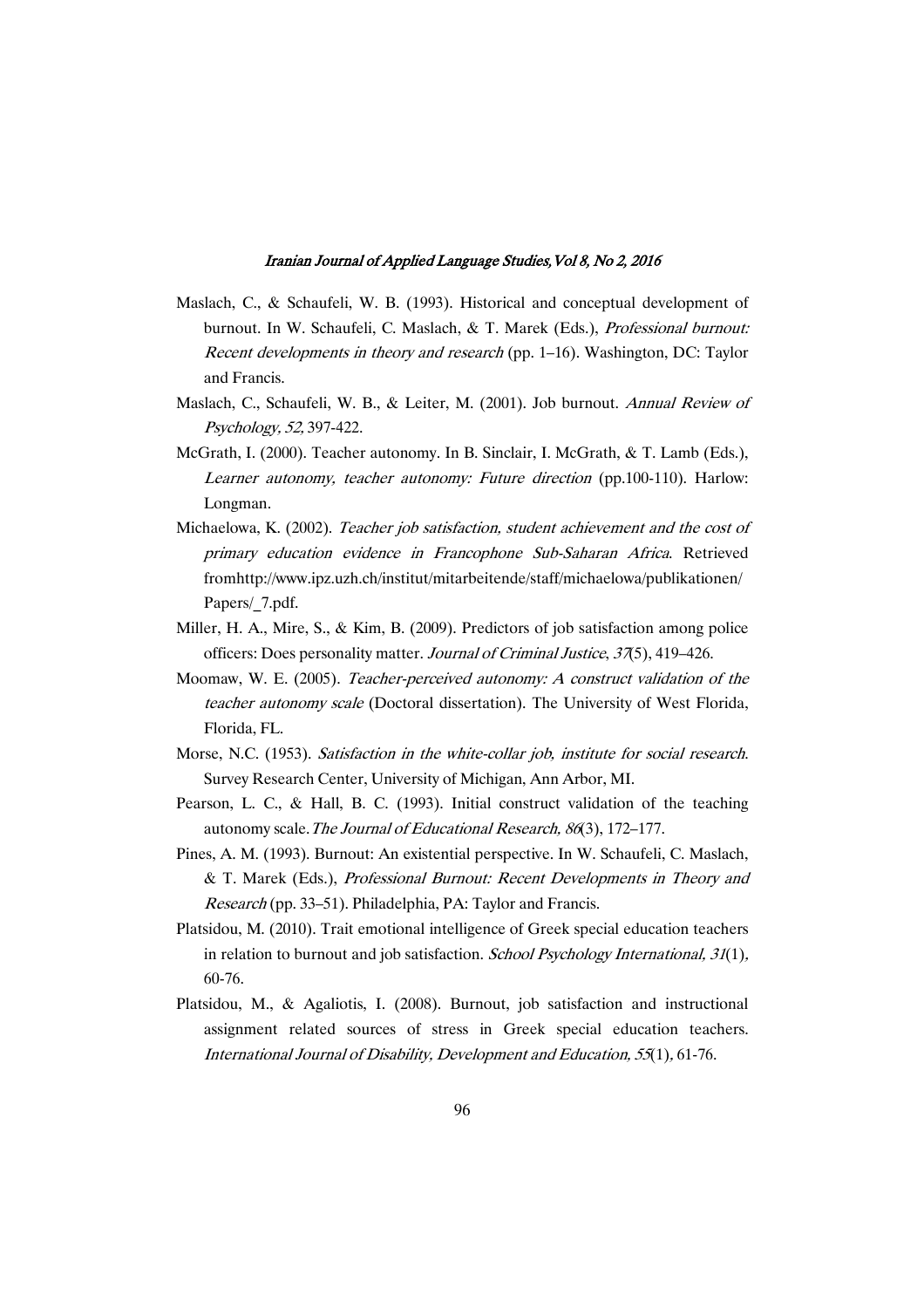- Reizer, A. (2014). Influence of employees' attachment styles on their life satisfaction as mediated by job satisfaction and burnout. The Journal of Psychology: Interdisciplinary and Applied, <sup>149</sup>(4), 356-377.
- Sadeghi, K., & Khezrlou, S. (2014). Burnout among English Language Teachers in Iran: Do Sociodemographic Characteristics Matter?. Procedia Social and Behavioral Sciences, 98, 1590-1598.
- Schermuly, C. C., Schermuly, R. A., & Meyer, B. (2011). Effects of vice-principals' psychological empowerment on job satisfaction and burnout. International Journal of Educational Management, <sup>25</sup>(3), 252-264.
- Skaalvik, E. M., & Skaalvik, S. (2009). Does school context matter? Relations with teacher burnout and job satisfaction. Teaching and Teacher Education, 25(3), 518–524.
- Skaalvik, E. M., & Skaalvik, S. (2011). Teacher job satisfaction and motivation to leave the teaching profession: Relations with school context, feeling of belonging, and emotional exhaustion. Teaching and Teacher Education, 27(6), 1029-1038.
- Skaalvik, E. M., & Skaalvik, S. (2014). Teacher self-efficacy and perceived autonomy: Relations with teacher engagement, job satisfaction, and emotional exhaustion. Psychological Reports: Employment Psychology & Marketing, <sup>114</sup>(1), 68-77.
- Smith, P., Kendall, L., & Hullin, C. (1969). The Measurement of satisfaction in work and retirement. Chicago, IL: Rand-McNally.
- Smith, R. C. (2000). Starting with ourselves: Teacher-learner autonomy in language learning.In B. Sinclair, I. McGrath & T. Lamb (Eds.), Learner Autonomy, Teacher Autonomy: Future Directions (pp. 89-99). Harlow, UK: Longman.
- Smith, R. C. (2003). Teacher education for teacher-learner autonomy. Centre for English Language Teacher Education (CELTE), University of Warwick, UK.
- Smith, R. C. (2006). Developing teacher-learner autonomy: Constraints and opportunities in pre-service training. In Proceedings of the Canarian Conference on Developing Autonomy in the FL Classroom, ed. Bobb-Wolff, L., and Vera Batista, J.L.La Laguna, Spain: University of La Laguna.
- Smith, R. C., & Erdoğan, S. (2008). Teacher-learner autonomy: Programme goals and student-teacher constructs. In T. E. Lamb, & H. Reinders (Eds.). Learner and